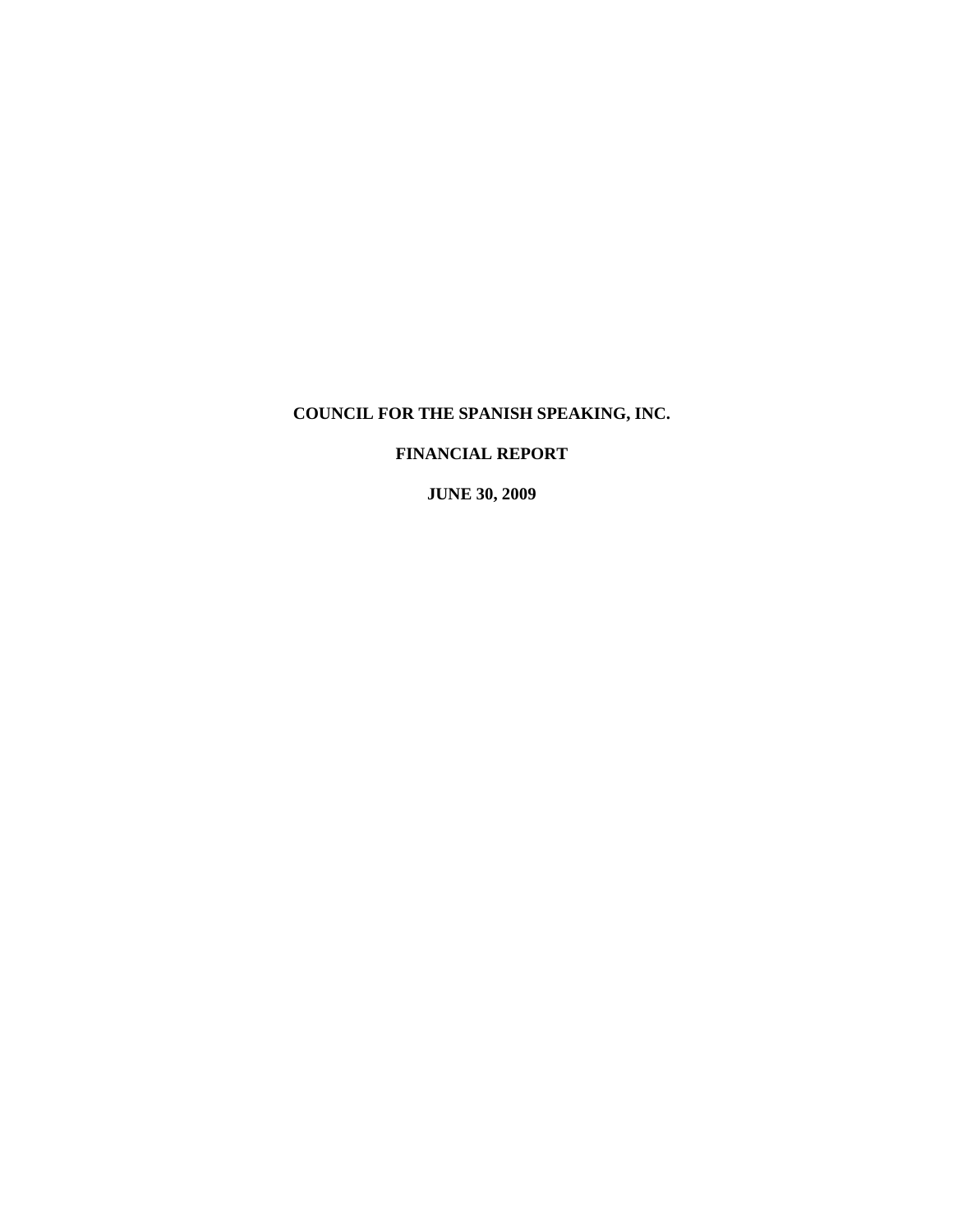## **CONTENTS**

|                                                                                                                                                                                                 | Page           |
|-------------------------------------------------------------------------------------------------------------------------------------------------------------------------------------------------|----------------|
| <b>INDEPENDENT AUDITOR'S REPORT</b>                                                                                                                                                             | $2 - 3$        |
| FINANCIAL STATEMENTS                                                                                                                                                                            |                |
| Statement of financial position                                                                                                                                                                 | 4              |
| <b>Statement of activities</b>                                                                                                                                                                  | $\mathfrak{S}$ |
| Statement of functional expenses                                                                                                                                                                | 6              |
| Statement of cash flows                                                                                                                                                                         | $7 - 8$        |
| Notes to financial statements                                                                                                                                                                   | $9 - 17$       |
| SUPPLEMENTARY INFORMATION                                                                                                                                                                       |                |
| Schedule of:                                                                                                                                                                                    |                |
| Operating program expenses                                                                                                                                                                      | 18             |
| Operating revenue and expense by funding source - Guadalupe Center                                                                                                                              | 19             |
| Operating revenue and expense by funding source - Vocational Training                                                                                                                           | 20             |
| Operating revenue and expense by funding source - Loyola Academy                                                                                                                                | 21             |
| Operating revenue and expense by funding source - Social Services                                                                                                                               | 22             |
| Schedule of expenditures of governmental awards                                                                                                                                                 | $23 - 24$      |
| REPORT ON INTERNAL CONTROL OVER FINANCIAL REPORTING AND ON<br><b>COMPLIANCE AND OTHER MATTERS BASED ON AN AUDIT OF FINANCIAL</b><br>STATEMENTS PERFORMED IN ACCORDANCE WITH GOVERNMENT AUDITING |                |
| STANDARDS AND THE PROVIDER AGENCY AUDIT GUIDE                                                                                                                                                   | $25 - 26$      |
| REPORT ON COMPLIANCE WITH REQUIREMENTS APPLICABLE TO<br>EACH MAJOR PROGRAM AND ON INTERNAL CONTROL OVER COMPLIANCE                                                                              |                |
| IN ACCORDANCE WITH OMB CIRCULAR A-133                                                                                                                                                           | $27 - 28$      |
| Schedule of findings and questioned costs                                                                                                                                                       | $29 - 30$      |
| Corrective action plan                                                                                                                                                                          | $31 - 32$      |
|                                                                                                                                                                                                 |                |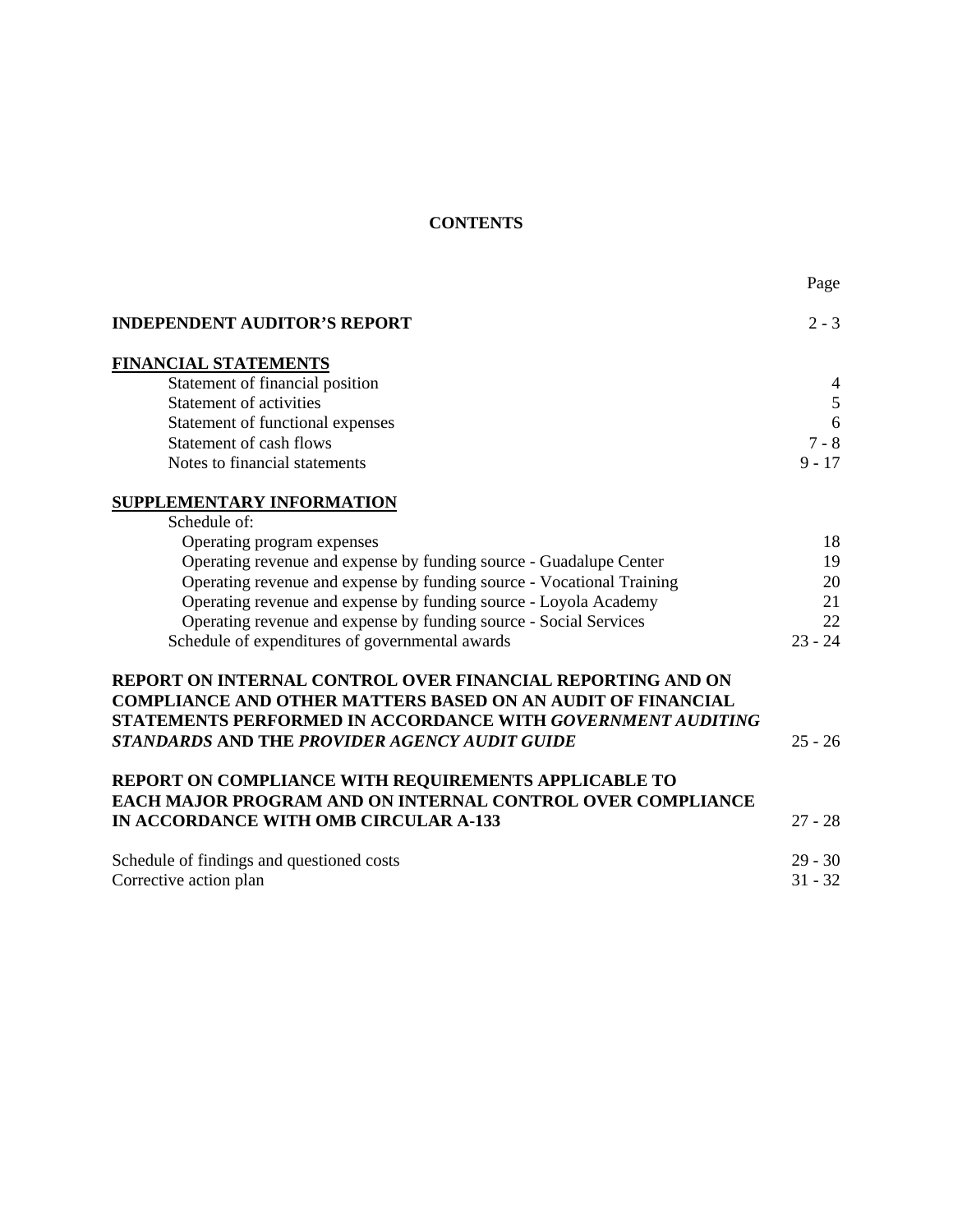

# Winter, Kloman, Moter & Repp, S.C.

CPAS SUPPORTING YOUR SUCCESS

#### **Independent Auditor's Report**

To the Board of Directors Council for the Spanish Speaking, Inc. Milwaukee, Wisconsin

We have audited the accompanying statement of financial position of Council for the Spanish Speaking, Inc., (a nonprofit organization), as of June 30, 2009, and the related statements of activities, functional expenses, and cash flows for the year then ended. These financial statements are the responsibility of the Organization's management. Our responsibility is to express an opinion on these financial statements based on our audit. We did not audit the financial statements of Santa Cruz Apartments (Housing Project), which statements reflect a change in net assets of \$11,630 for the year then ended. Those statements were audited by other auditors whose report has been furnished to us, and our opinion, insofar as it relates to the amounts included for Santa Cruz Apartments, is based solely on the report of the other auditors.

We conducted our audit in accordance with auditing standards generally accepted in the United States of America and the standards applicable to financial audits contained in Government Auditing Standards. issued by the Comptroller General of the United States. Those standards require that we plan and perform the audit to obtain reasonable assurance about whether the financial statements are free of material misstatement. An audit includes examining, on a test basis, evidence supporting the amounts and disclosures in the financial statements. An audit also includes assessing the accounting principles used and significant estimates made by management, as well as evaluating the overall financial statement presentation. We believe that our audit provides a reasonable basis for our opinion.

In our opinion, the financial statements referred to above present fairly, in all material respects, the financial position of Council for the Spanish Speaking, Inc. as of June 30, 2009, and the changes in its net assets and its cash flows for the year then ended in conformity with accounting principles generally accepted in the United States of America.

In accordance with Government Auditing Standards, we have also issued our report dated February 2, 2010, on our consideration of Council for the Spanish Speaking, Inc.'s internal control over financial reporting and on our tests of its compliance with certain provisions of laws, regulations, contracts, and grant agreements and other matters. The purpose of that report is to describe the scope of our testing of internal control over financial reporting and compliance and the results of that testing, and not to provide an opinion on the internal control over financial reporting or on compliance. That report is an integral part of an audit performed in accordance with Government Auditing Standards and should be considered in assessing the results of our audit.

235 N. Executive Drive, Suite 160 Brookfield, WI 53005-6064 P: 262-797-9050 F: 262-797-8251

 $-2-$ 1040 Oconomowoc Parkway Oconomowoc, WI 53066-4621 P: 262-567-6540 F: 262-567-7285

302 N. Third St. Watertown, WI 53094-3723 P:  $020 - 261 - 6767$  F:  $920 - 261 - 1358$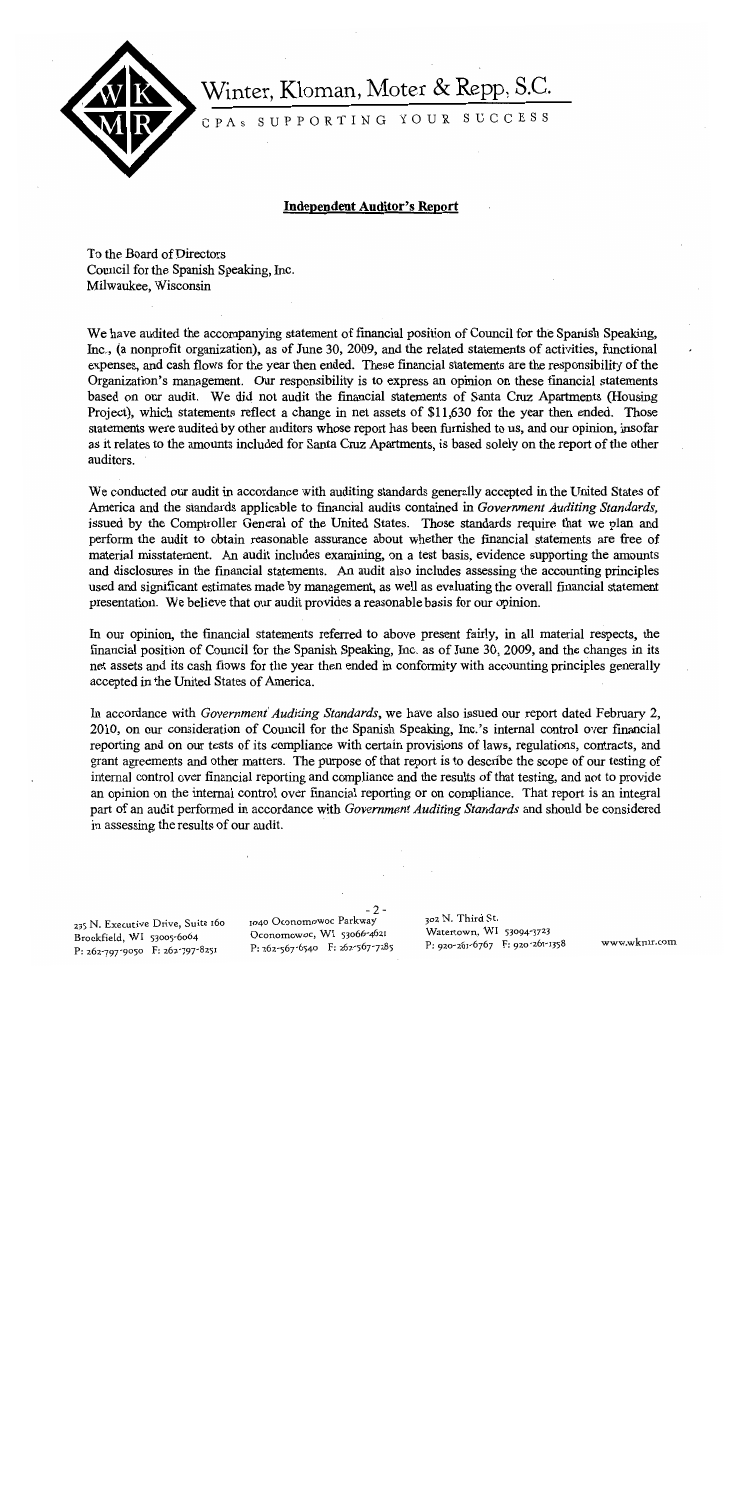Our audit was conducted for the purpose of forming an opinion on the basic financial statements of Council for the Spanish Speaking, Inc. taken as a whole. The accompanying schedules of operating revenue and expense (pages 18-22) for the year ended June 30, 2009 is presented for the purposes of additional analysis and is not a required part of the basic financial statements. The accompanying schedule of expenditures of governmental awards is presented for purposes of additional analysis as required by U.S. Office of Management and Budget (OMB) Circular A-133, Audits of States, Local Governments, and Non-Profit Organizations, and the Provider Agency Audit Guide, issued by the Wisconsin Department of Health and Family Services and is also not a required part of the basic financial statements. The information in these schedules has been subjected to the auditing procedures applied in the audit of the basic financial statements and, in our opinion, is fairly stated, in all material respects, in relation to the basic financial statements taken as a whole.

W. Nov, Woman, Motor, Repp, S.C.

February 2, 2010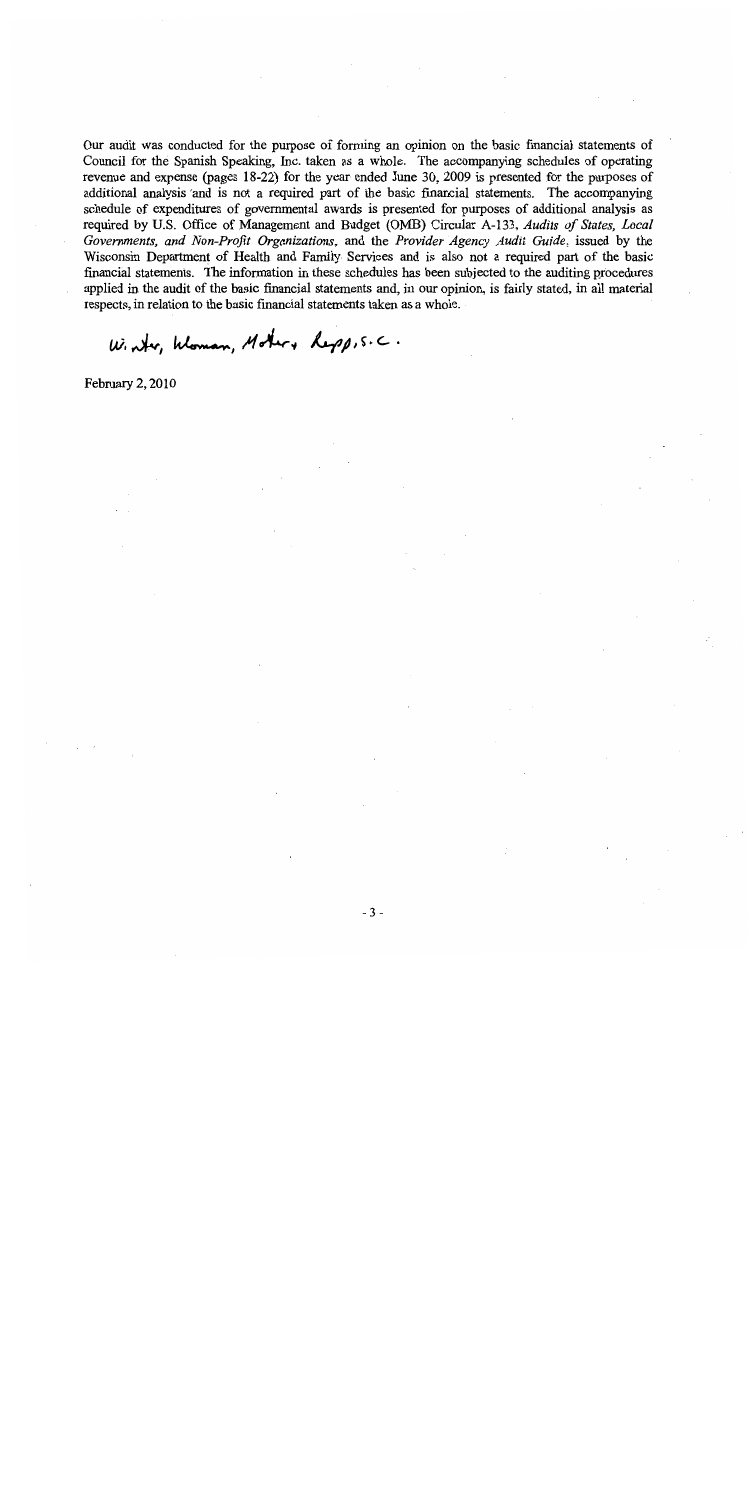### **STATEMENT OF FINANCIAL POSITION June 30, 2009**

#### **ASSETS Operating Project Total**

| Cash                                 | \$<br>56,790    |
|--------------------------------------|-----------------|
| Receivables                          | 382,424         |
| Housing projects' receivables        | 345,905         |
| <b>Investments</b>                   | 9,121           |
|                                      | 794,240         |
| PROPERTY AND EQUIPMENT, at cost      |                 |
| Land and improvements                | 334,361         |
| Buildings and improvements           | 5,343,864       |
| Furniture and equipment              | 797,658         |
| Vehicles                             | 116,778         |
|                                      | 6,592,661       |
| Less accumulated depreciation        | 2,457,351       |
|                                      | 4,135,310       |
| Total assets                         | 4,929,550<br>\$ |
| <b>LIABILITIES AND NET ASSETS</b>    |                 |
| <b>LIABILITIES</b>                   |                 |
| Line of credit                       | \$<br>78,400    |
| Accounts payable                     | 507,724         |
| Accrued payroll and related expenses | 54,271          |
| Deferred revenue                     | 285,561         |
| Mortgage notes payable               | 1,576,945       |
| <b>Total liabilities</b>             | 2,502,901       |
| <b>NET ASSETS</b>                    |                 |
| Unrestricted                         | 2,317,353       |
| Temporarily restricted               | 109,296         |
| Total net assets                     | 2,426,649       |
| Total liabilities and net assets     | 4,929,550<br>\$ |

The Notes to Financial Statements are an integral part of these statements.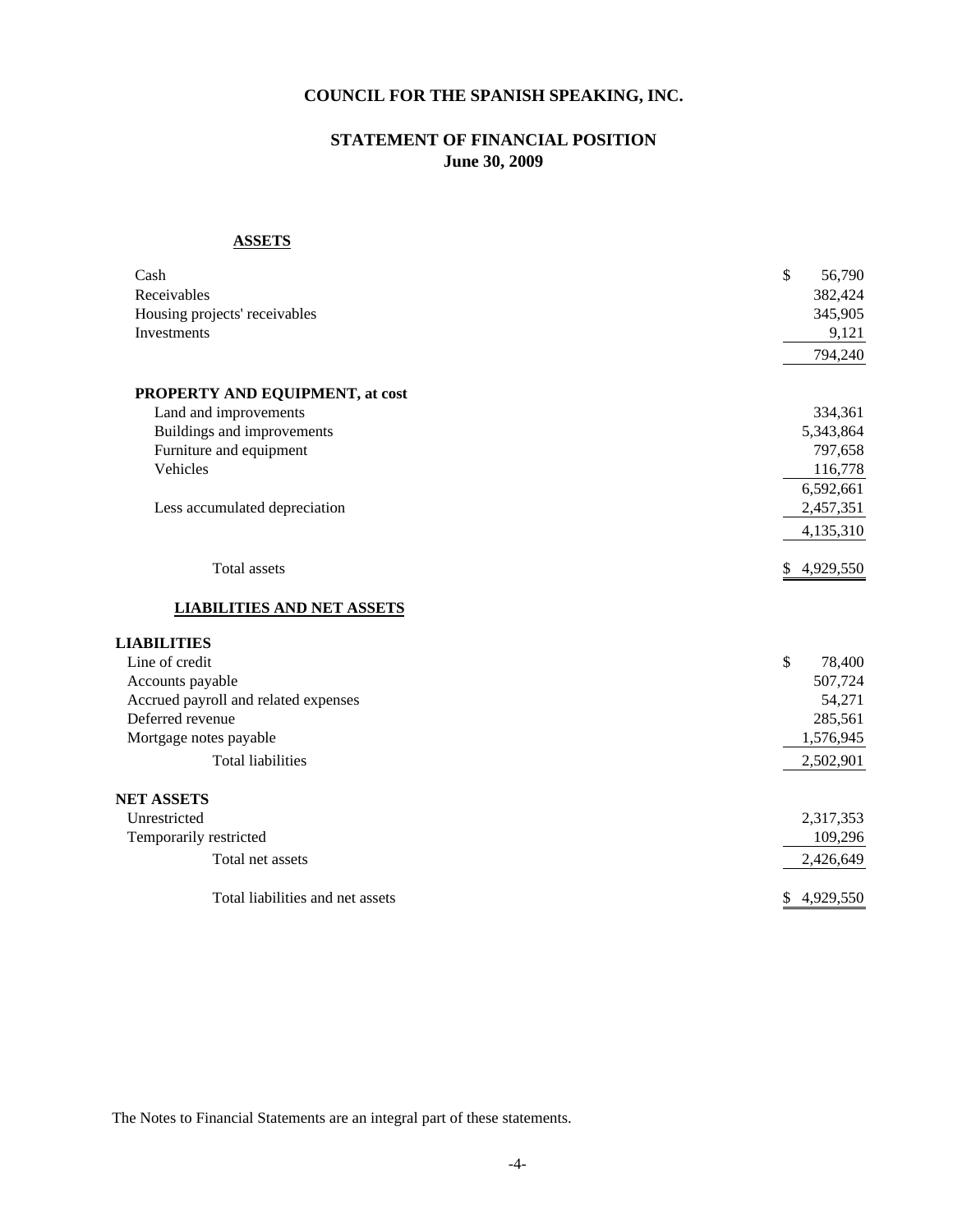### **STATEMENT OF ACTIVITIES For the Year Ended June 30, 2009**

|                                             | <b>Operating</b> | Housing<br>Project     | <b>Total</b>    |  |
|---------------------------------------------|------------------|------------------------|-----------------|--|
| UNRESTRICTED NET ASSETS                     |                  |                        |                 |  |
| <b>SUPPORT AND REVENUE</b>                  |                  |                        |                 |  |
| Government grants and contracts             | \$<br>4,413,605  | \$<br>138,854          | \$<br>4,552,459 |  |
| Milwaukee County Block Grant                | 28,000           | $\boldsymbol{0}$       | 28,000          |  |
| Contracted services                         | 168,825          | $\theta$               | 168,825         |  |
| United Way of Greater Milwaukee             | 97,851           | $\overline{0}$         | 97,851          |  |
| United Way - donor designated               | 19,505           | $\overline{0}$         | 19,505          |  |
| Contributions                               | 259,947          | $\theta$               | 259,947         |  |
| Contributions in-kind                       | 639,982          | $\boldsymbol{0}$       | 639,982         |  |
| Program service fees                        | 61,082           | $\theta$               | 61,082          |  |
| Rent                                        | 165,680          | 56,299                 | 221,979         |  |
| Miscellaneous                               | 86,958           | 832                    | 87,790          |  |
| Insurance proceeds                          | 7,694            | $\Omega$               | 7,694           |  |
| Management fees from housing projects       | 61,583           | (10, 861)              | 50,722          |  |
| Total unrestricted support and revenue      | 6,010,712        | 185,124                | 6,195,836       |  |
| Net assets released from restrictions       | 44,522           | $\mathbf{0}$           | 44,522          |  |
| Total support and revenue                   | 6,055,234        | 185,124                | 6,240,358       |  |
| <b>EXPENSES</b>                             |                  |                        |                 |  |
| Program services                            | 5,134,953        | 165,764                | 5,300,717       |  |
| Administrative expenses                     | 1,203,341        | 7,730                  | 1,211,071       |  |
| Total expenses                              | 6,338,294        | 173,494                | 6,511,788       |  |
| Change in unrestricted net assets           | (283,060)        | 11,630                 | (271, 430)      |  |
| <b>TEMPORARILY RESTRICTED NET ASSETS</b>    |                  |                        |                 |  |
| Contributions                               | 57,500           | $\boldsymbol{0}$       | 57,500          |  |
| Net assets released from restrictions       | (44, 522)        | $\theta$               | (44, 522)       |  |
| Change in temporarily restricted net assets | 12,978           | $\Omega$               | 12,978          |  |
| Change in net assets                        | (270,082)        | 11,630                 | (258, 452)      |  |
| Net assets (deficit) at beginning of year   | 2,696,731        | (131, 816)             | 2,564,915       |  |
| Transfer of net deficit to related entity   | $\boldsymbol{0}$ | 120,186                | 120,186         |  |
| Net assets at end of year                   | \$<br>2,426,649  | \$<br>$\boldsymbol{0}$ | \$<br>2,426,649 |  |

The Notes to Financial Statements are an integral part of these statements.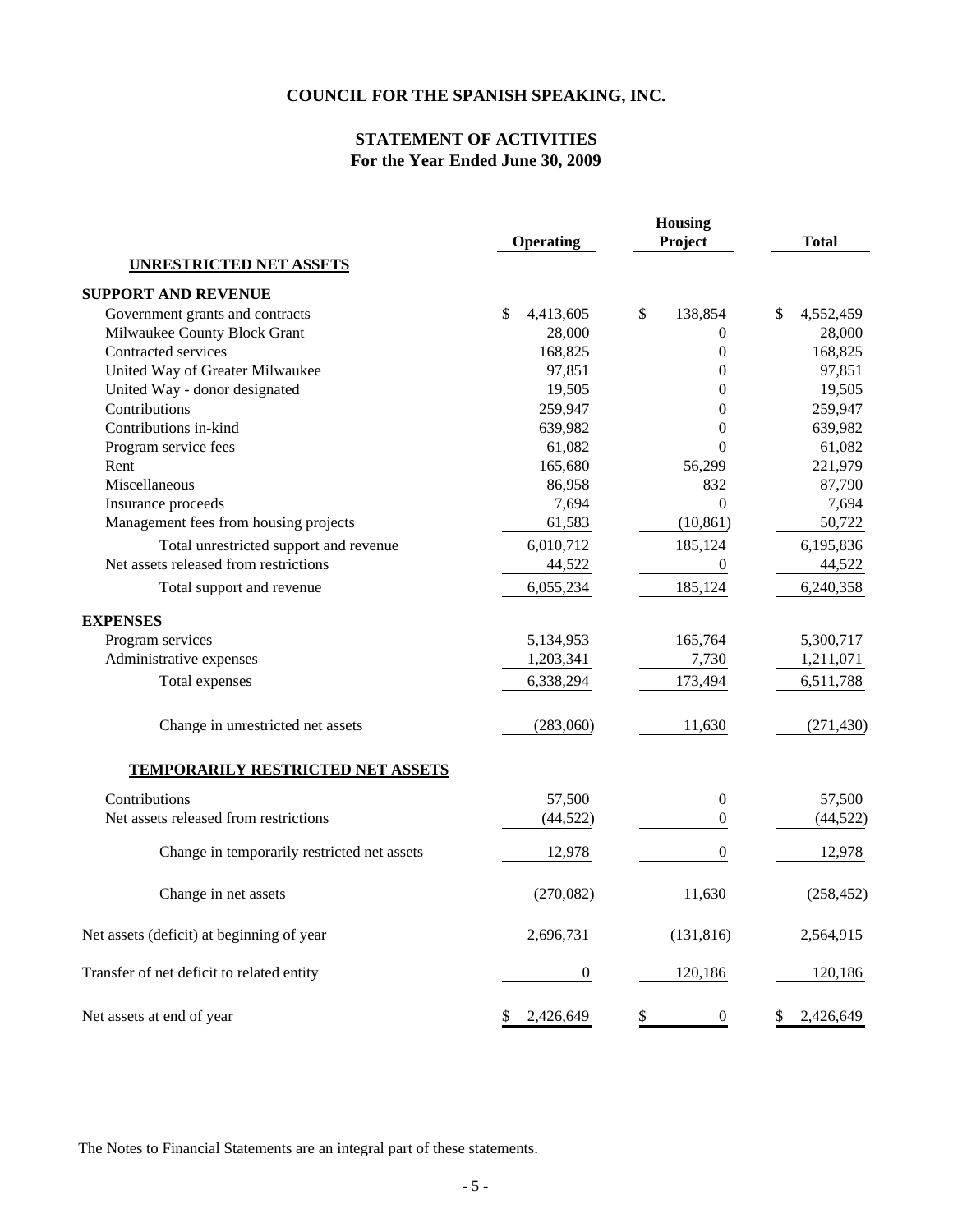|                                   | Program Services -<br>Housing |                  | Administrative Expenses - - |               |                          |                 |                 |
|-----------------------------------|-------------------------------|------------------|-----------------------------|---------------|--------------------------|-----------------|-----------------|
|                                   |                               |                  |                             | Housing       |                          |                 | Total           |
|                                   | Operating                     | Project          | Total                       | Operating     | Project                  | Total           | Expenses        |
| <b>Employee compensation</b>      |                               |                  |                             |               |                          |                 |                 |
| Salaries and wages                | 2,776,523<br>S.               | \$<br>25,150     | 2,801,673<br>\$.            | \$<br>487,176 | $\mathbb{S}$<br>$\Omega$ | 487,176<br>\$.  | 3,288,849<br>\$ |
| Payroll taxes                     | 324,766                       | 2,619            | 327,385                     | 52,856        | $\Omega$                 | 52,856          | 380,241         |
| Retirement annuities              | 80,543                        | $\theta$         | 80,543                      | 11,811        | $\theta$                 | 11,811          | 92,354          |
| Other employee benefits           | 357,157                       | 4,110            | 361,267                     | 45,521        | $\boldsymbol{0}$         | 45,521          | 406,788         |
| Total employee compensation       | 3,538,989                     | 31,879           | 3,570,868                   | 597,364       | $\boldsymbol{0}$         | 597,364         | 4,168,232       |
| Professional fees                 | 406                           | 304              | 710                         | 30,748        | 7,730                    | 38,478          | 39,188          |
| Consulting/contractual            | 118,429                       | 7,101            | 125,530                     | 24,026        | $\theta$                 | 24,026          | 149,556         |
| Materials and supplies            | 79,457                        | 97               | 79,554                      | 7,721         | $\theta$                 | 7,721           | 87,275          |
| Office expense                    | 28,491                        | 1,383            | 29,874                      | 33,397        | $\boldsymbol{0}$         | 33,397          | 63,271          |
| Telephone                         | 31,787                        | 1,691            | 33,478                      | 15,897        | $\boldsymbol{0}$         | 15,897          | 49,375          |
| Equipment repairs and maintenance | 11,542                        | 21,430           | 32,972                      | 2,462         | $\mathbf{0}$             | 2,462           | 35,434          |
| Computer and support              | 23,458                        | $\theta$         | 23,458                      | 16,238        | $\boldsymbol{0}$         | 16,238          | 39,696          |
| Occupancy                         | 288,677                       | 22,899           | 311,576                     | 184,585       | $\boldsymbol{0}$         | 184,585         | 496,161         |
| Depreciation                      | 42,145                        | 26,136           | 68,281                      | 147,362       | $\boldsymbol{0}$         | 147,362         | 215,643         |
| Insurance                         | 31,595                        | 5,834            | 37,429                      | 21,355        | $\overline{0}$           | 21,355          | 58,784          |
| Travel/vehicle expense            | 12,455                        | $\boldsymbol{0}$ | 12,455                      | 2,017         | $\mathbf{0}$             | 2,017           | 14,472          |
| Staff training/medical/license    | 32,033                        | $\mathbf{0}$     | 32,033                      | 6,881         | $\Omega$                 | 6,881           | 38,914          |
| Lunch program                     | 276,034                       | $\boldsymbol{0}$ | 276,034                     | $\theta$      | $\mathbf{0}$             | $\mathbf{0}$    | 276,034         |
| Busing and field trips            | 23,589                        | $\Omega$         | 23,589                      | $\Omega$      | $\theta$                 | $\Omega$        | 23,589          |
| Interest                          | $\theta$                      | 46,370           | 46,370                      | 81,678        | $\mathbf{0}$             | 81,678          | 128,048         |
| Miscellaneous                     | 5,884                         | 640              | 6,524                       | 31,610        | $\theta$                 | 31,610          | 38,134          |
| In-kind expense                   | 589,982                       | $\boldsymbol{0}$ | 589,982                     | $\Omega$      | $\Omega$                 | 0               | 589,982         |
| Total expenses                    | 5,134,953                     | 165,764<br>\$    | 5,300,717                   | 1,203,341     | 7,730<br>\$.             | 1,211,071<br>S. | 6,511,788<br>\$ |

The Notes to Financial Statements are an integral part of these statements.

### **COUNCIL FOR THE SPANISH SPEAKING, INC.**

#### **STATEMENT OF FUNCTIONAL EXPENSES For the Year Ended June 30, 2009**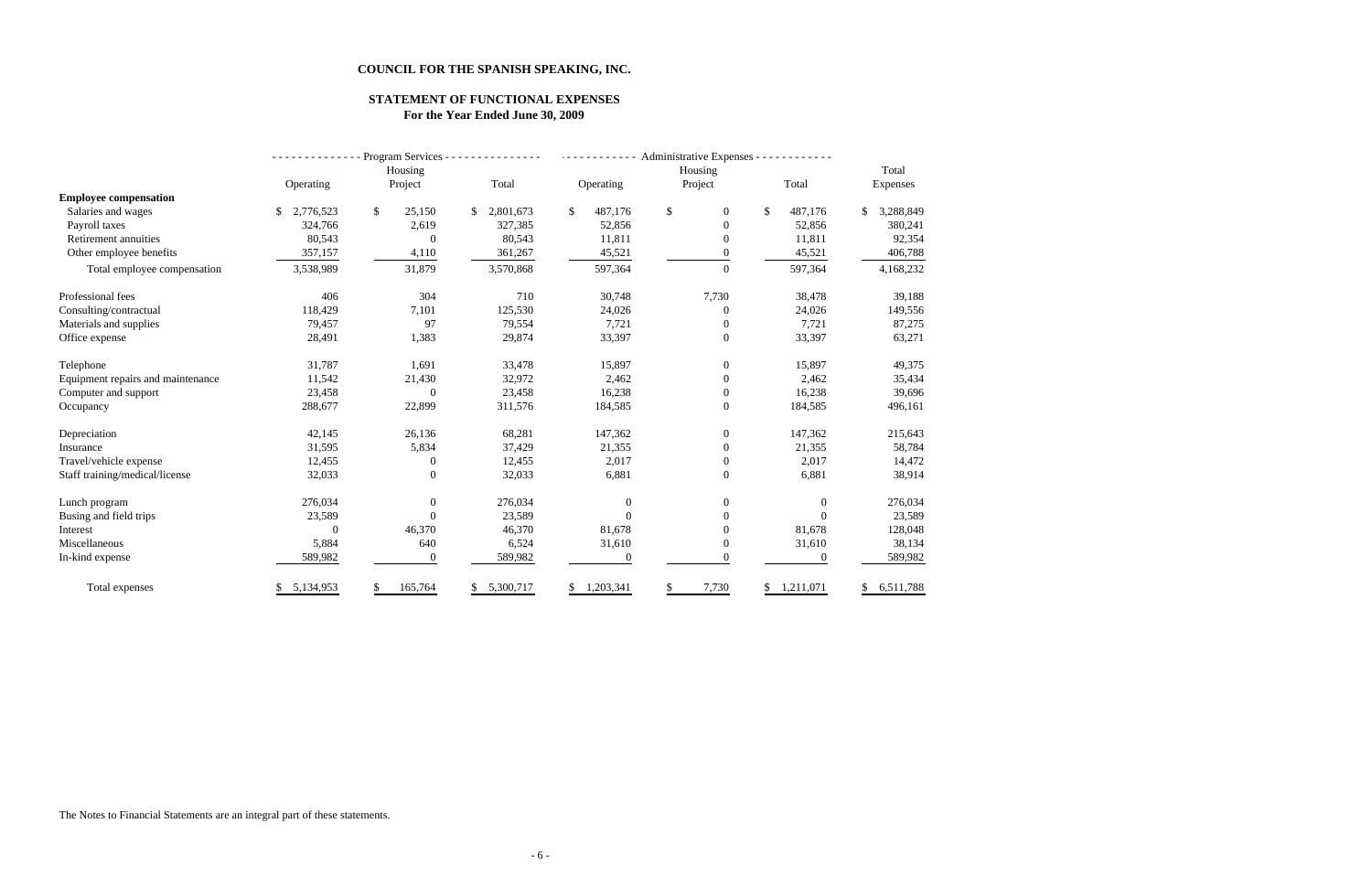### **STATEMENT OF CASH FLOWS For the Year Ended June 30, 2009**

|                                                   | <b>Housing</b>   |                  |      |                  |                  |  |
|---------------------------------------------------|------------------|------------------|------|------------------|------------------|--|
|                                                   | <b>Operating</b> |                  |      | Project          | <b>Total</b>     |  |
| <b>CASH FLOWS FROM OPERATING ACTIVITIES</b>       |                  |                  |      |                  |                  |  |
| Change in net assets                              | \$               | (270,082)        | \$   | 11,630           | \$<br>(258, 452) |  |
| Adjustments to reconcile change in net assets     |                  |                  |      |                  |                  |  |
| to net cash flows from operating activites:       |                  |                  |      |                  |                  |  |
| Depreciation                                      |                  | 189,507          |      | 26,136           | 215,643          |  |
| (Increase) decrease in:                           |                  |                  |      |                  |                  |  |
| Receivables                                       |                  | 215,580          |      | 896              | 216,476          |  |
| Housing projects' receivable                      |                  | (115, 853)       |      | $\Omega$         | (115, 853)       |  |
| Tenant security deposits                          |                  | $\mathbf{0}$     |      | (1, 489)         | (1,489)          |  |
| Prepaid expenses                                  |                  | (3, 455)         |      | $\boldsymbol{0}$ | (3, 455)         |  |
| Increase (decrease) in:                           |                  |                  |      |                  |                  |  |
| Accounts payable                                  |                  | 77,065           |      | 621              | 77,686           |  |
| Tenant security deposits                          |                  | $\theta$         |      | 953              | 953              |  |
| Accrued payroll and related expenses              |                  | (12,940)         |      | $\Omega$         | (12,940)         |  |
| Accrued management fee payable                    |                  | $\theta$         |      | 1,261            | 1,261            |  |
| Deferred revenue                                  |                  | 113,458          |      | $\mathbf{0}$     | 113,458          |  |
| Accrued interest                                  |                  | (1,688)          |      | (4,974)          | (6,662)          |  |
| Net cash flows from operating activities          |                  | 191,592          |      | 35,034           | 226,626          |  |
| <b>CASH FLOWS FROM INVESTING ACTIVITIES</b>       |                  |                  |      |                  |                  |  |
| Purchase of investments                           |                  | (5)              |      | $\mathbf{0}$     | (5)              |  |
| Acquisition of property and equipment             |                  | (631,200)        |      | $\mathbf{0}$     | (631,200)        |  |
| Decrease in restricted cash                       |                  | $\boldsymbol{0}$ |      | 13,258           | 13,258           |  |
| Transfer of cash to related entity                |                  | $\boldsymbol{0}$ |      | (6,762)          | (6,762)          |  |
| Transfer of replacement reserve to related entity |                  | $\boldsymbol{0}$ |      | (18, 347)        | (18, 347)        |  |
| Net cash flows from investing activities          |                  | (631, 205)       |      | (11, 851)        | (643,056)        |  |
| <b>CASH FLOWS FROM FINANCING ACTIVITIES</b>       |                  |                  |      |                  |                  |  |
| Payments on line of credit, net                   |                  | (113, 550)       |      | $\mathbf{0}$     | (113, 550)       |  |
| Payments on notes payable                         |                  | (72, 997)        |      | (23, 432)        | (96, 429)        |  |
| Proceeds from notes payable                       |                  | 549,801          |      | $\boldsymbol{0}$ | 549,801          |  |
|                                                   |                  | 363,254          |      |                  | 339,822          |  |
| Net cash flows from financing activities          |                  |                  |      | (23, 432)        |                  |  |
| Net change in cash                                |                  | (76, 359)        |      | (249)            | (76, 608)        |  |
| Cash - beginning of year                          |                  | 133,149          |      | 249              | 133,398          |  |
| Cash - end of year                                | \$               | 56,790           | $\$$ | $\boldsymbol{0}$ | \$<br>56,790     |  |

The Notes to Financial Statements are an integral part of these statements.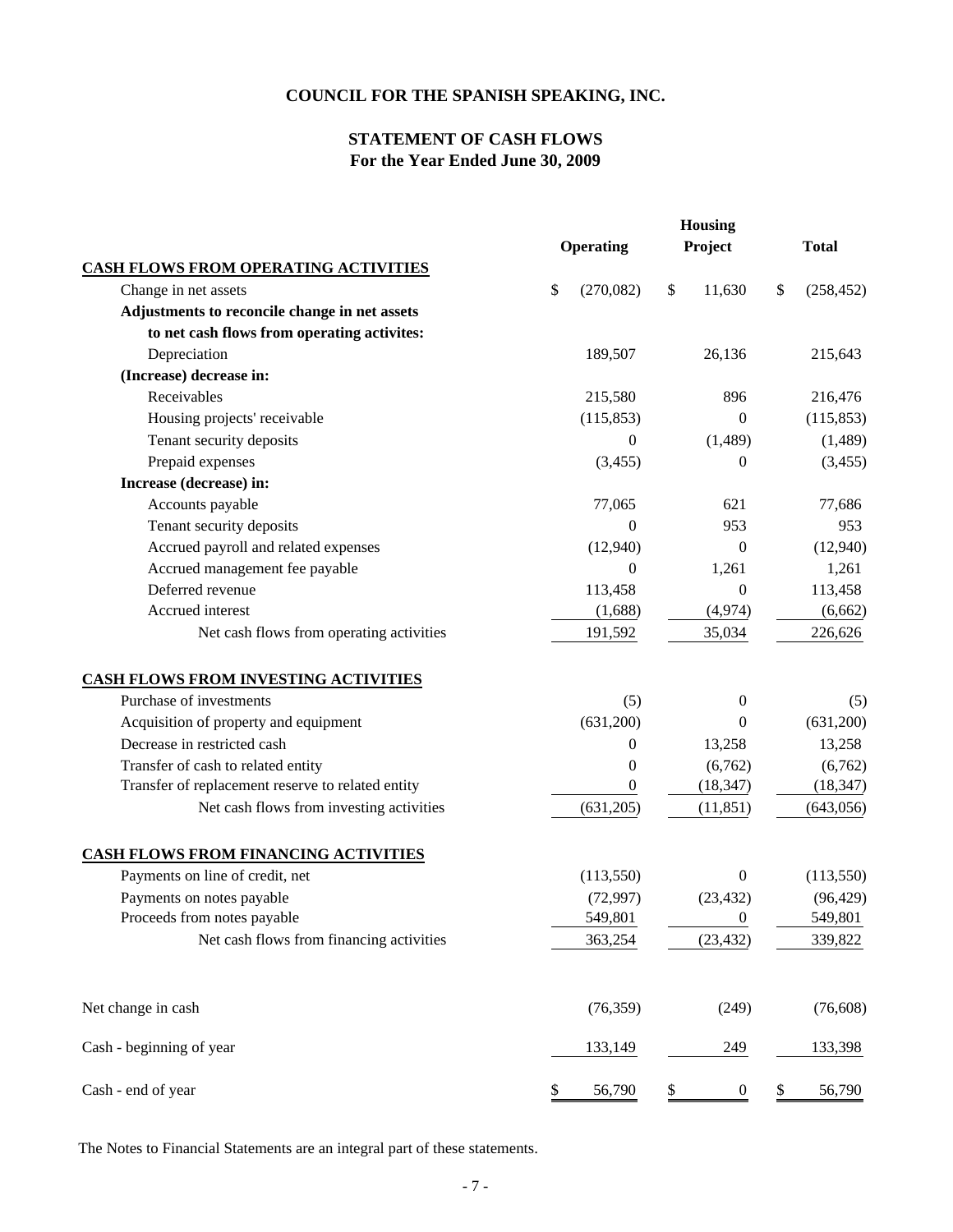### **STATEMENT OF CASH FLOWS (CONTINUED) For the Year Ended June 30, 2009**

|                                                                                |                  |    | <b>Housing</b> |              |
|--------------------------------------------------------------------------------|------------------|----|----------------|--------------|
|                                                                                | <b>Operating</b> |    | Project        | <b>Total</b> |
| SUPPLEMENTAL CASH FLOW INFORMATION<br>Cash paid during the year for interest   | 83,366           | S  | 56,318         | 139,684      |
| SUPPLEMENTAL SCHEDULE OF NON CASH<br><b>INVESTING AND FINANCING ACTIVITIES</b> |                  |    |                |              |
| Property and equipment purchased with debt                                     | \$<br>45.225     | \$ | 0              | \$<br>45.225 |
| Transfer of assets to related entity                                           | $\theta$         |    | 631.647        | 631,647      |
| Transfer of liabilities to related entity                                      | $\Omega$         |    | (763, 463)     | (763, 463)   |
| Transfer of net deficit to related entity                                      | $\theta$         |    | 131,816        | 131,816      |
|                                                                                | 45.225           | \$ | 0              | 45,225       |

The Notes to Financial Statements are an integral part of these statements.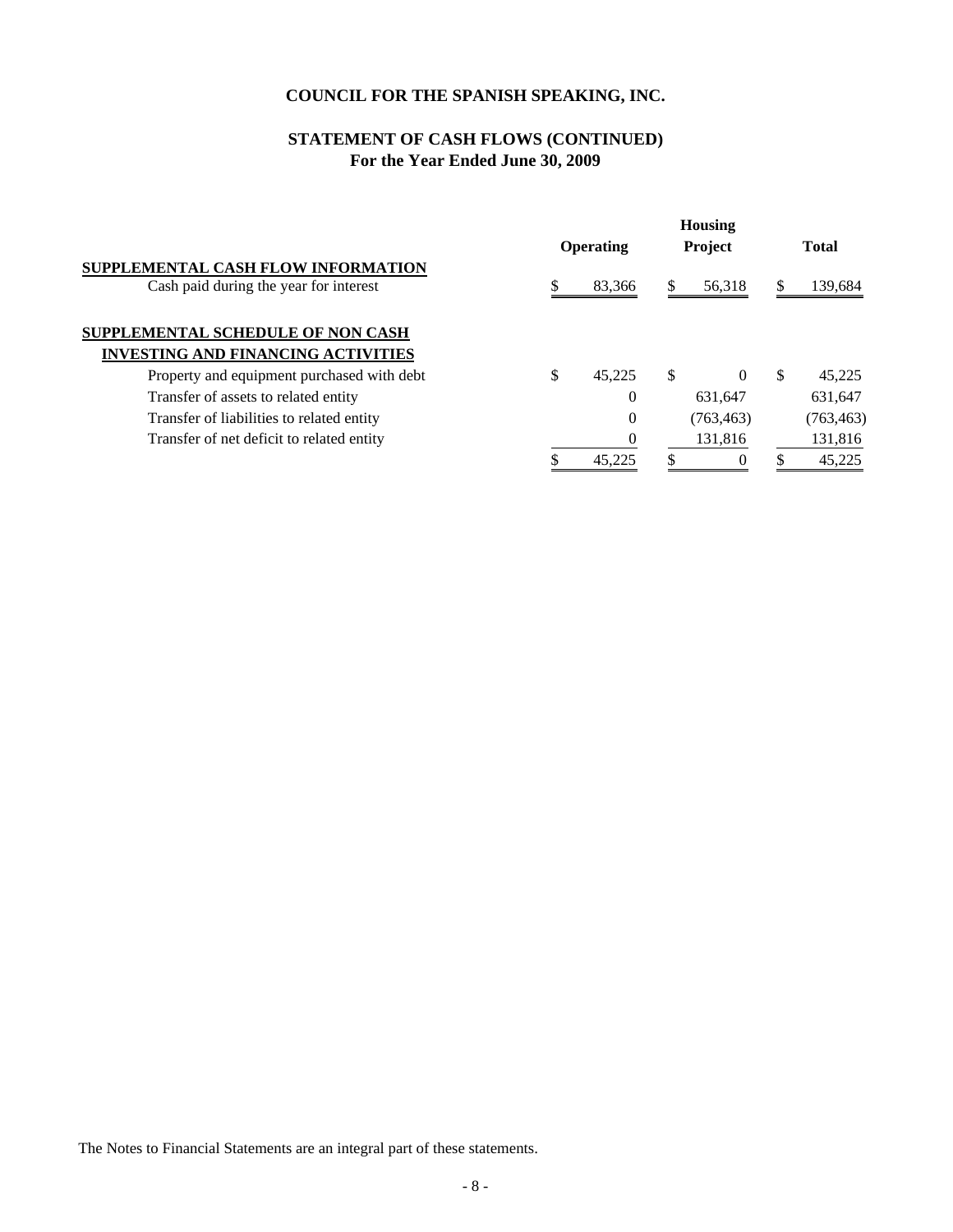#### **NOTES TO FINANCIAL STATEMENTS**

#### **Note 1. Summary of Significant Accounting Policies**

#### **Nature of organization and operations:**

The Council for the Spanish Speaking, Inc. (Council), a nonprofit organization, is a nonstock Wisconsin corporation organized for the purpose of providing educational and charitable services and to promote the general welfare of people in Milwaukee, Wisconsin and surrounding communities. The Council's major sources of revenue are received from grants, contracts and contributions.

#### **Financial statement presentation:**

Net assets, support and revenue and expenses are classified based on the existence or absence of donor-imposed restrictions. Accordingly, net assets of the Council and changes therein are classified and reported as follows:

 Unrestricted net assets - Net assets that are not subject to donor-imposed stipulations.

 Temporarily restricted net assets - Net assets subject to donor-imposed stipulations that will be met either by actions of the Council and/or the passage of time. All amounts at June 30, 2009 relate to public contributions of nongovernment funded programs.

 Permanently restricted net assets - Net assets subject to donor-imposed stipulations that they be maintained permanently by the Council. The Council has no permanently restricted net assets.

Net assets are further classified as follows:

Operating - Represents the portion of expendable funds that are available for current program and general operations.

Housing Project - Represents resources restricted for use by Santa Cruz Apartments. The activities of the project are regulated by the U.S. Department of Housing and Urban Development (HUD). Activity recorded in financial statements through March 20, 2009 when Santa Cruz was transferred to a related party (Note 14).

#### **Method of accounting:**

The Council follows the accrual method of accounting.

#### **Program services:**

The Council's program services are summarized as follows:

Guadalupe Center - Provides Head Start, State Excellence, USDA, Wraparound, 4 year Kindergarten and other programs.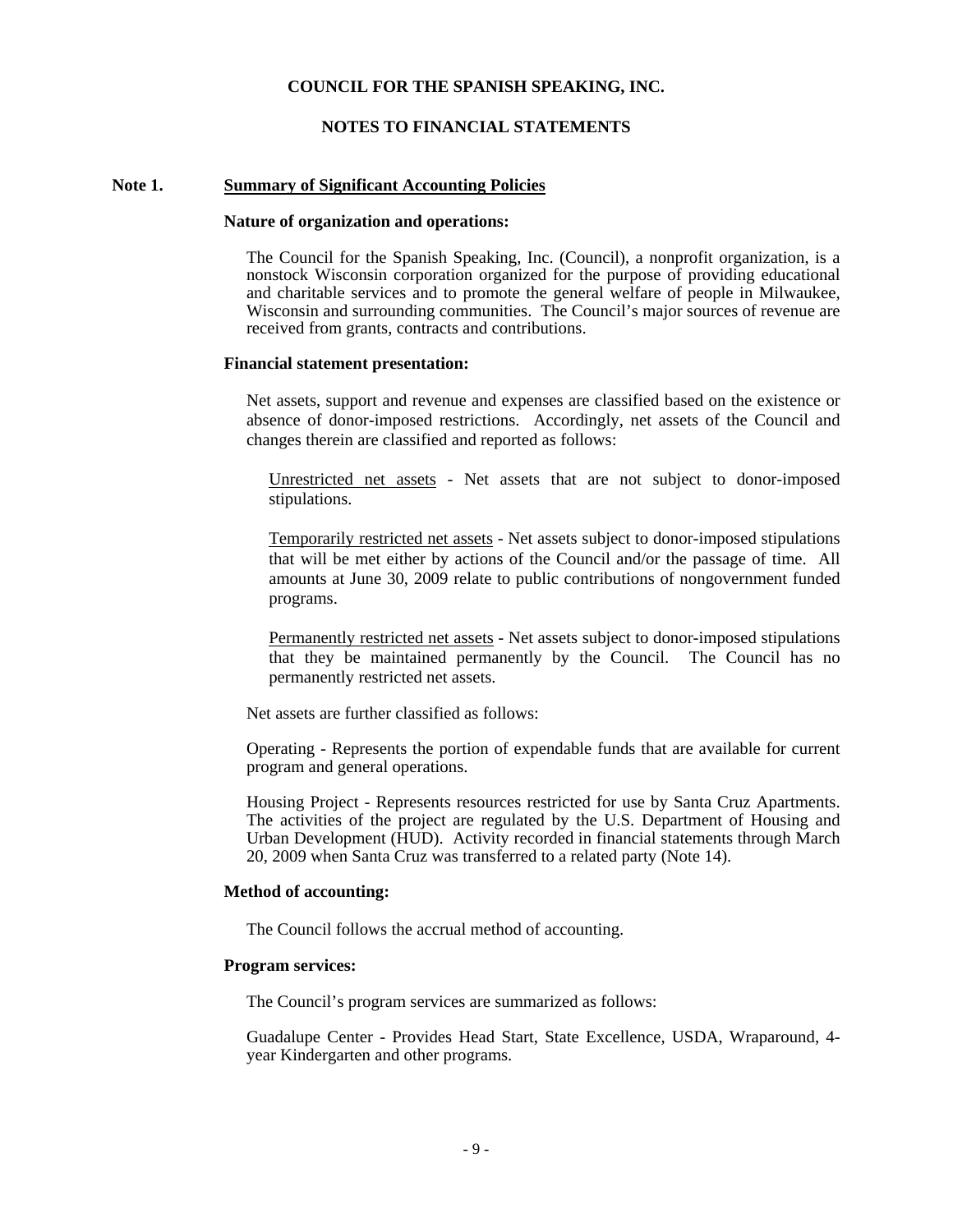#### **NOTES TO FINANCIAL STATEMENTS**

#### **Note 1. Summary of Significant Accounting Policies (continued)**

#### **Program services: (continued)**

Vocational Training - Provides GED classes, ESL instruction, Basic Skills Program, Adult Instruction for Employment and Continuing Education Program and Training and job placement for W-2 participants.

Loyola Academy - Provides a partnership high school in conjunction with Milwaukee Public Schools (MPS), and other programs.

Social Services - Provides bilingual, bicultural counseling, Special Living Arrangements Program, Advocacy and Referral, immigration and translation services, case management for the elderly and for people with disabilities and other programs.

#### **Revenue:**

Contributions are recognized when pledged. Governmental grants and other revenue are recognized when earned. Management evaluates whether an allowance for uncollectible pledges, grants or other revenues is deemed necessary on an annual basis. At June 30, 2009, no allowances were considered necessary.

#### **Expenses:**

Expenses are recognized when they are incurred. Expenses are summarized on a functional basis in the Statement of Activities and, accordingly, certain costs have been allocated between the functional expense categories.

#### **Deferred revenue:**

Grant advances for service contracts are recognized as revenue in the year the corresponding expense is incurred.

#### **Functional allocation of expenses:**

Included in administrative expenses are fundraising costs totaling \$145,597 in fiscal 2009. This amount includes payroll and related expenses of \$96,025.

Separate payroll records are maintained for the staff assigned to the operations of the various programs. Inter-program billing for use of other personnel is based on time spent with the exception of eight administrative employees whose salaries are prorated based on a written cost allocation plan.

Supplies and other identifiable expenses are charged directly to the various programs.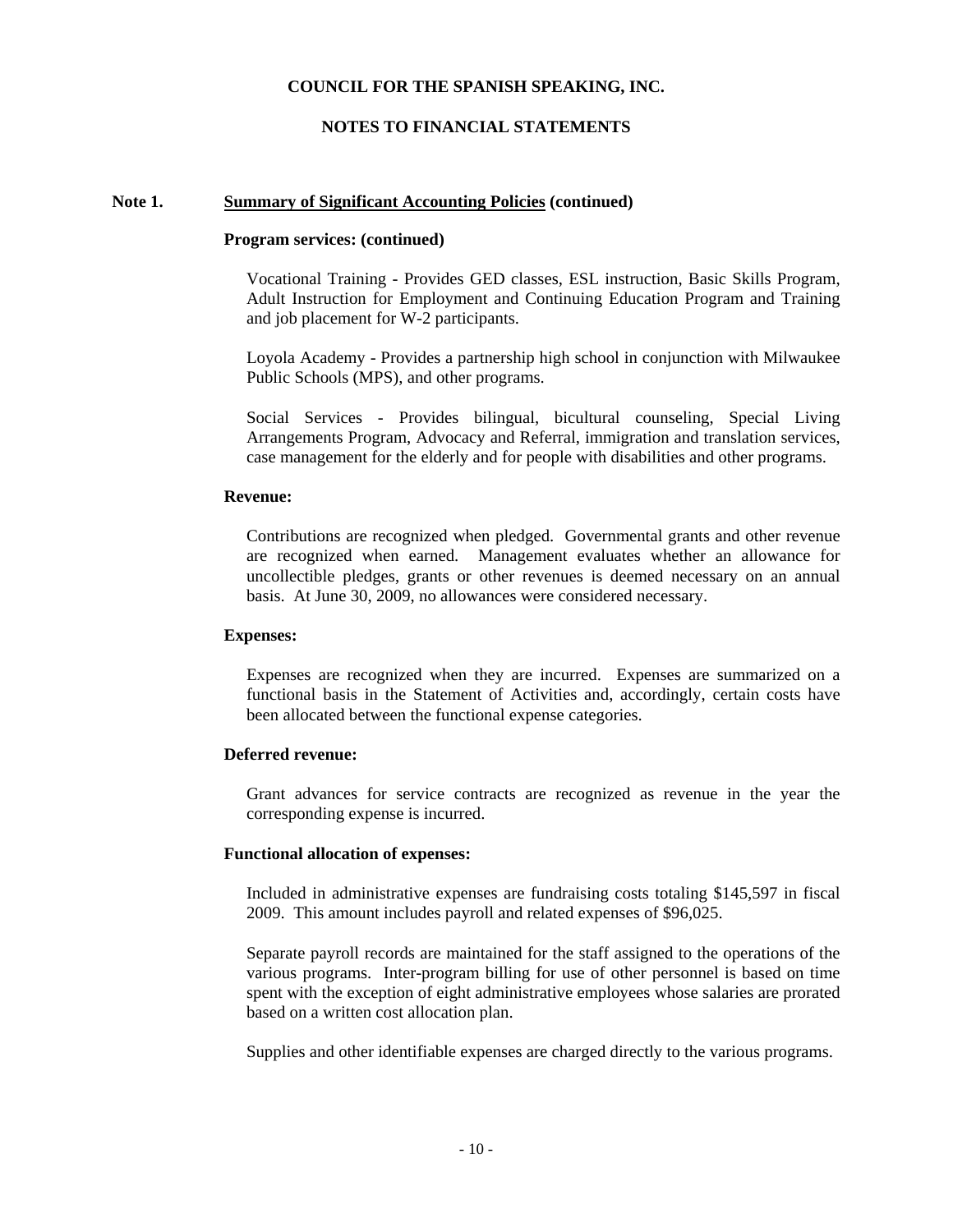#### **NOTES TO FINANCIAL STATEMENTS**

#### **Note 1. Summary of Significant Accounting Policies (continued)**

#### **Functional allocation of expenses: (continued)**

Occupancy costs are charged to the various programs based on space usage. Administrative occupancy charged to programs in fiscal 2009 was \$32,089.

Certain government grants allow the programs to charge indirect administrative costs as allocated costs to the program based on a percentage of direct costs. These programs include administrative expenses in supporting services. Total administrative expense charged to these grants in fiscal 2009 were \$553,185.

#### **Contributions in-kind:**

Contributed professional services are recognized if the services received (a) create or enhance long-lived assets or (b) require specialized skills, are provided by individuals possessing those skills, and would typically need to be purchased if not provided by donation. Contributed facilities are recorded at the fair market value of the space. Contributed tangible assets are recognized at their estimated fair market value when received. The amounts reflected in the accompanying financial statements as contributions in-kind are offset by like amounts included in expenses. Additionally, the Council receives a significant amount of contributed time, which does not meet the two recognition criteria described above. Accordingly, the value of this contributed time is not reflected in the accompanying financial statements.

#### **Property and equipment:**

Property and equipment are recorded at cost. Donated property and equipment are recorded at their estimated fair market value at the date of donation. Major additions and improvements are capitalized. Maintenance and repairs are expensed currently.

Depreciation and amortization is computed using the straight-line method over the following estimated useful lives of the assets:

| Land improvements          | $9 - 20$ years |
|----------------------------|----------------|
| Buildings and improvements | $5 - 40$ years |
| Furniture and equipment    | 3 - 39 years   |
| Vehicles                   | $5 - 10$ years |

Property and equipment purchased on behalf of grantors is the property of the federal and state governments. Such purchases are included in property and equipment on the Statement of Financial Position. Depreciation on these assets is not charged to any government grants.

Property and equipment purchased on behalf of grantors in fiscal 2009 totaled \$74,028.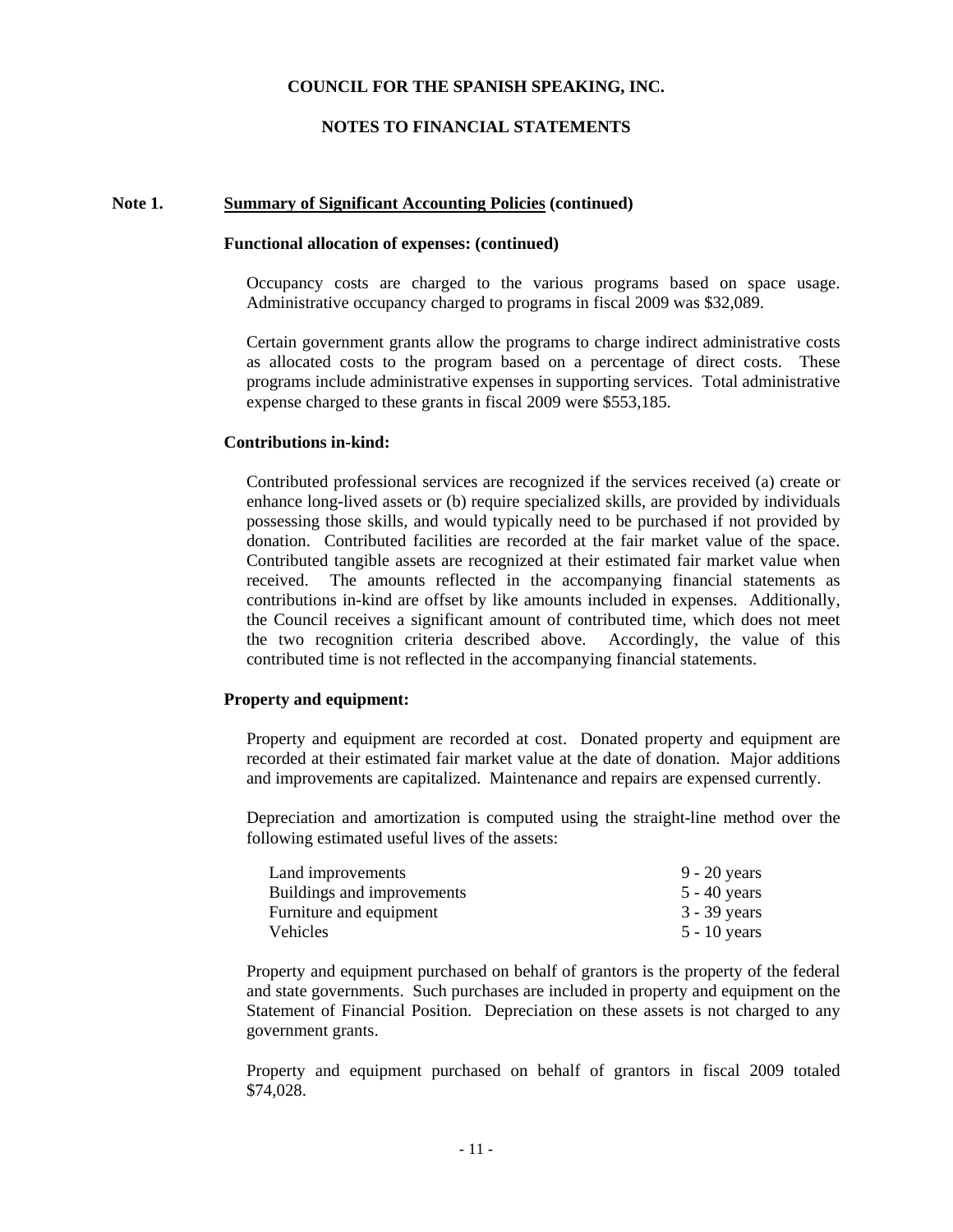#### **NOTES TO FINANCIAL STATEMENTS**

#### **Note 1. Summary of Significant Accounting Policies (continued)**

#### **Cash:**

Cash consists of general checking and money market operating accounts. Money market accounts that are professionally managed are classified as investments.

#### **Income Taxes:**

The Council is exempt from income taxes under Section  $501(c)(3)$  of the Internal Revenue Code per Internal Revenue Service determination letter that was issued in November 1965. Accordingly, the accompanying financial statements do not include any amounts for capital stock or corporate income taxes.

#### **Investments:**

Investments are carried at market. As of June 30, 2009, the only balance in the brokerage account was cash.

#### **Use of Estimates:**

The preparation of financial statements in conformity with generally accepted accounting principles requires management to make estimates and assumptions that affect certain reported amounts and disclosures. Actual results could differ from those estimates.

#### **Fair value of financial instruments:**

The carrying amounts of cash, receivables, investments, and accounts payable approximate fair value because of the short term maturity of these financial instruments.

 The carrying amount of long-term debt approximates fair value because these financial instruments bear interest at rates which approximate current market rates for notes with similar maturities and credit quality.

#### **Impairment of long-lived assets:**

The Council reviews long-lived assets, including property and equipment, for impairment whenever events or changes in business circumstances indicate that the carrying amount of an asset may not be fully recoverable. An impairment loss would be recognized when the estimated future cash flows from the use of the asset are less than the carrying amount of that asset. There were no impairment losses for the year ended June 30, 2009.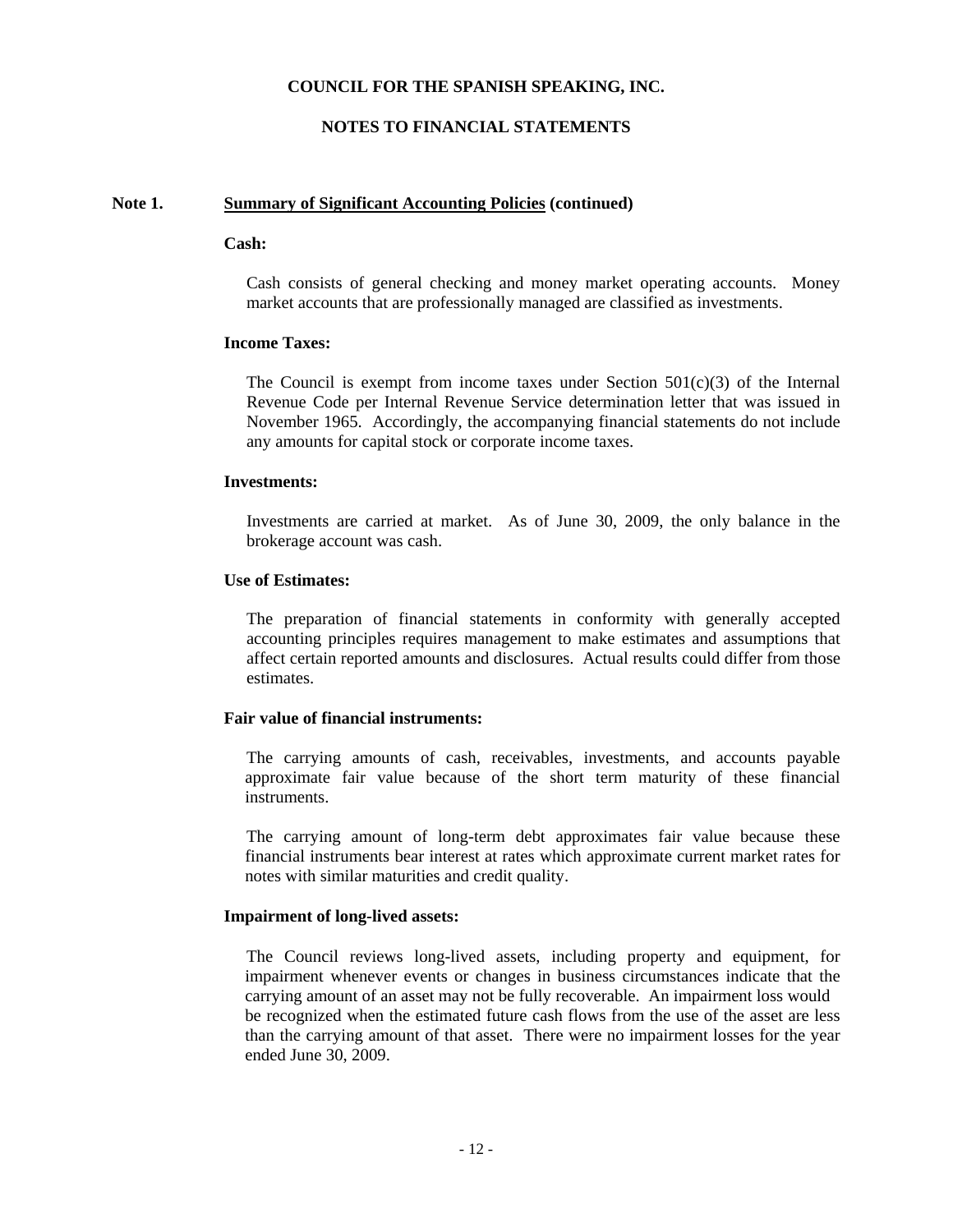#### **NOTES TO FINANCIAL STATEMENTS**

#### **Note 1. Summary of Significant Accounting Policies (continued)**

#### **Subsequent Events:**

Management evaluated subsequent events through February 2, 2010, the date the financial statements were available to be issued. Events or transactions occurring after June 30, 2009, but prior to February 2, 2010, that provided additional evidence about conditions that existed at June 30, 2009, have been recognized in the financial statements for the year ended June 30, 2009. Events or transactions that provided evidence about conditions that did not exist at June 30, 2009 but arose before the financial statements were available to be issued have not been recognized in the financial statements for the year ended June 30, 2009.

#### **Note 2. Deferred Revenue**

Deferred revenue consisted of the following amounts at June 30, 2009:

| MPS Partnership – Loyola Academy<br>SDC – Federal Head Start |           |  |
|--------------------------------------------------------------|-----------|--|
| Total                                                        | \$285,561 |  |

#### **Note 3. Receivables**

Receivables consisted of the following amounts at June 30, 2009:

| <b>MATC</b>                               | \$9,759 |
|-------------------------------------------|---------|
| SDC – Health and Marriage                 | 15,000  |
| SDC – Federal Head Start                  | 190,436 |
| SDC – State Head Start                    | 103,470 |
| State of Wisconsin – USDA                 | 8,044   |
| Milwaukee County                          | 6,880   |
| Milwaukee Area Workforce Investment Board | 3,193   |
| <b>Wisconsin Technical Board</b>          | 24,168  |
| UMOS, Inc.                                | 21,474  |
| Total                                     |         |

#### **Note 4. Line of Credit**

The Council has a revolving credit loan with a financial institution. The balance outstanding was \$78,400 at June 30, 2009. The loan has a credit limit of \$200,000, interest payable monthly at prime plus 1/4%. The line of credit matured on June 1, 2009 and was extended to December 1, 2009. The Council is in the process of renewing the line of credit. The loan is secured by real estate and equipment.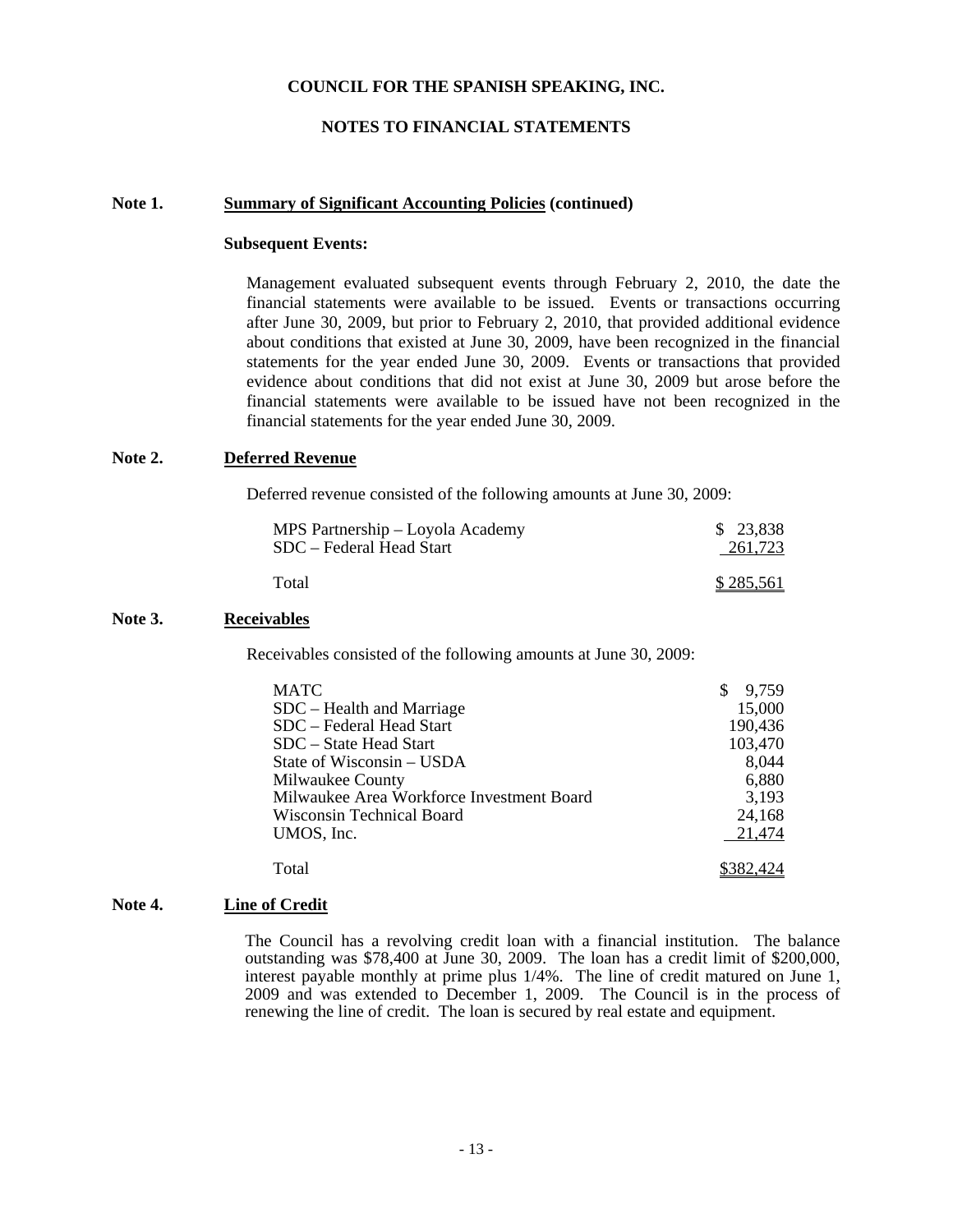### **NOTES TO FINANCIAL STATEMENTS**

### **Note 5. Mortgage notes payable**

| Mortgage note payable – community loan fund.<br>Payable in monthly installments of \$3,179,<br>including interest at 6.75%. A balloon payment<br>equal to the unpaid balance is due December 2011.                                                  | \$455,044                     |
|-----------------------------------------------------------------------------------------------------------------------------------------------------------------------------------------------------------------------------------------------------|-------------------------------|
| <b>Mortgage note payable</b> $-$ bank. Payable in monthly<br>installments of \$2,904, including interest at<br>6.85%. A balloon payment equal to the unpaid<br>balance is due August 2013.                                                          | 272,486                       |
| <b>Mortgage note payable</b> $-$ bank. Payable in monthly<br>installments of \$2,947, including interest<br>at 6.85%. A balloon payment equal to the unpaid<br>balance is due January 2013.                                                         | 409,237                       |
| <b>Mortgage note payable</b> $-$ bank. Payable in monthly<br>installments of \$2,398, including interest<br>at 2.50%. A balloon payment equal to the unpaid<br>balance is due January 2010. The Council is in the<br>process of renewing this loan. | 330,178                       |
| <b>Mortgage note payable</b> – community loan fund.<br>Payable in interest only payments of \$458, at 5%.<br>A balloon payment equal to the unpaid balance is<br>due September 2010.                                                                | 110,000<br><u>\$1,576,945</u> |

All mortgage notes are secured by land and buildings.

 Aggregate maturities or payments required on principal under long-term obligations for the succeeding fiscal years is as follows:

| 2010 | \$362,470   |
|------|-------------|
| 2011 | 144,567     |
| 2012 | 851,631     |
| 2013 | 20,683      |
| 2014 | 197,594     |
|      | \$1,576,945 |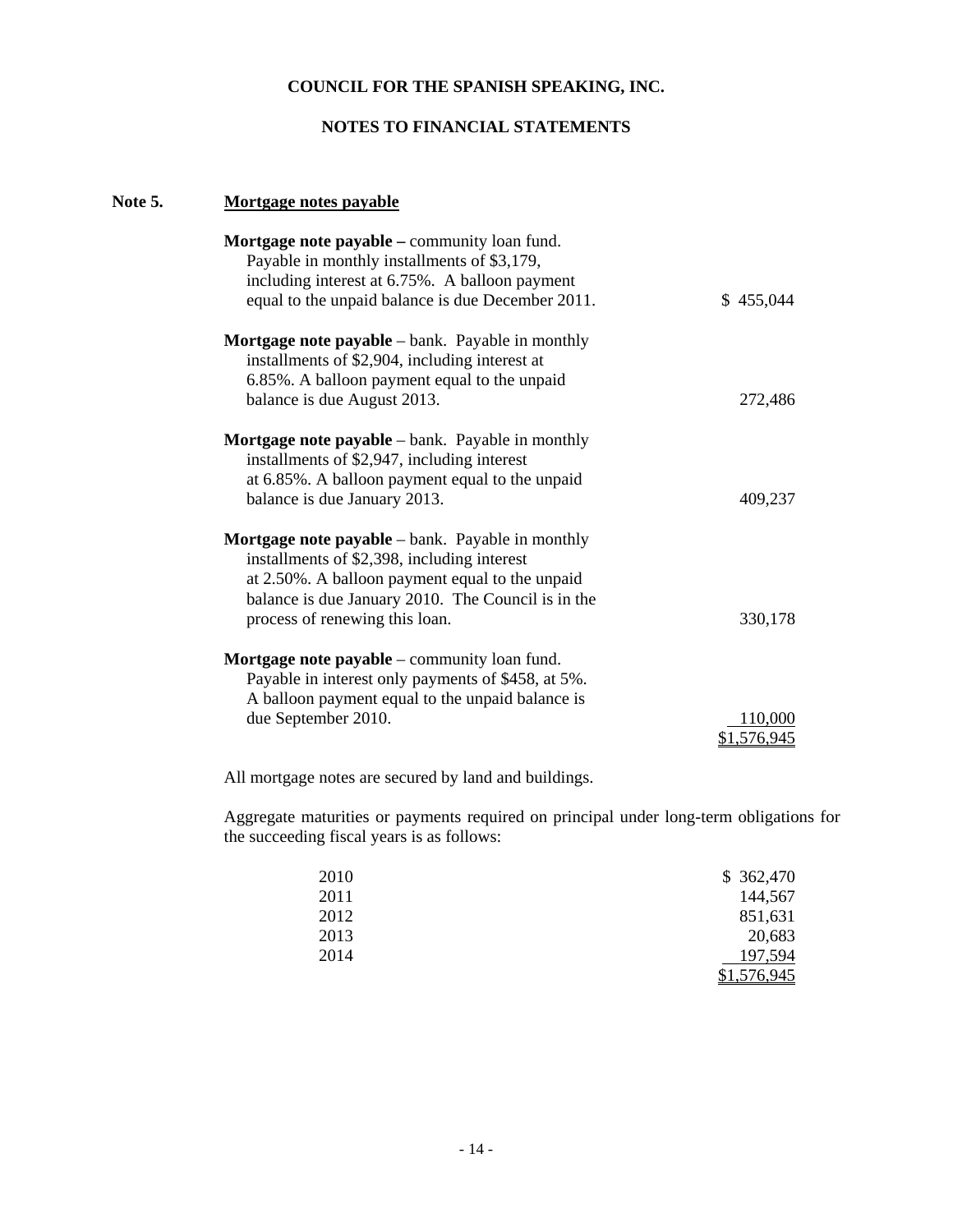#### **NOTES TO FINANCIAL STATEMENTS**

#### **Note 6. Contributions in-kind**

Some of the Council's programs received contributions in-kind which meet the criteria explained in the Summary of Significant Accounting Policies. These were recorded at fair value as revenue, with a corresponding charge to expense. Federal Head Start services were provided by M-Teams. MPS 4-year Kindergarten and Partnership services were provided by MPS teachers. The Council's Federal Head Start Program, funded by the Department of Health and Human Services requires that Head Start receive a nonfederal share equal to 25% of all federal expense.

The Council met the nonfederal share requirement for the year ended October 31, 2008 on a total program basis. This program is ongoing at June 30, 2009 and management believes that the total required nonfederal share will also be received by the end of the Federal Head Start program year (October 31, 2009).

The amount reflected in the financial statements for Federal Head Start contributions in-kind was \$589,982 for 2009 for the year ended June 30, 2009.

#### **Note 7. Rental Income**

The Council rents space in its buildings to other agencies under lease agreements with varying renewal options. Rent earned during the fiscal year ended June 30, 2009 was \$165,680. The revenue is recorded in operating support and revenue.

The Guadalupe Center leases a portion of its space to the Southside Guadalupe Dental Clinic, Inc. under an annual one dollar lease which can be renewed on December 31, 2015.

Santa Cruz Apartments rents to tenants under various one-year leases, renewable annually. The rent is determined by the Department of Housing and Urban Development (HUD). The tenants pay on amounts based on their income, with HUD subsidizing the balance of the rent. The revenues are recorded in the housing project support and revenue.

#### **Note 8. Leases**

In addition to the space at Guadalupe Center, the Head Start Programs occupy facilities owned by Child Development Center of St. Joseph and Jo's Daycare Academy.

The terms of these leases are as follows:

 Child Development at St. Joseph - Lease expiring May 31, 2010 - \$5,727 per month. (Additional fee based on child enrollment).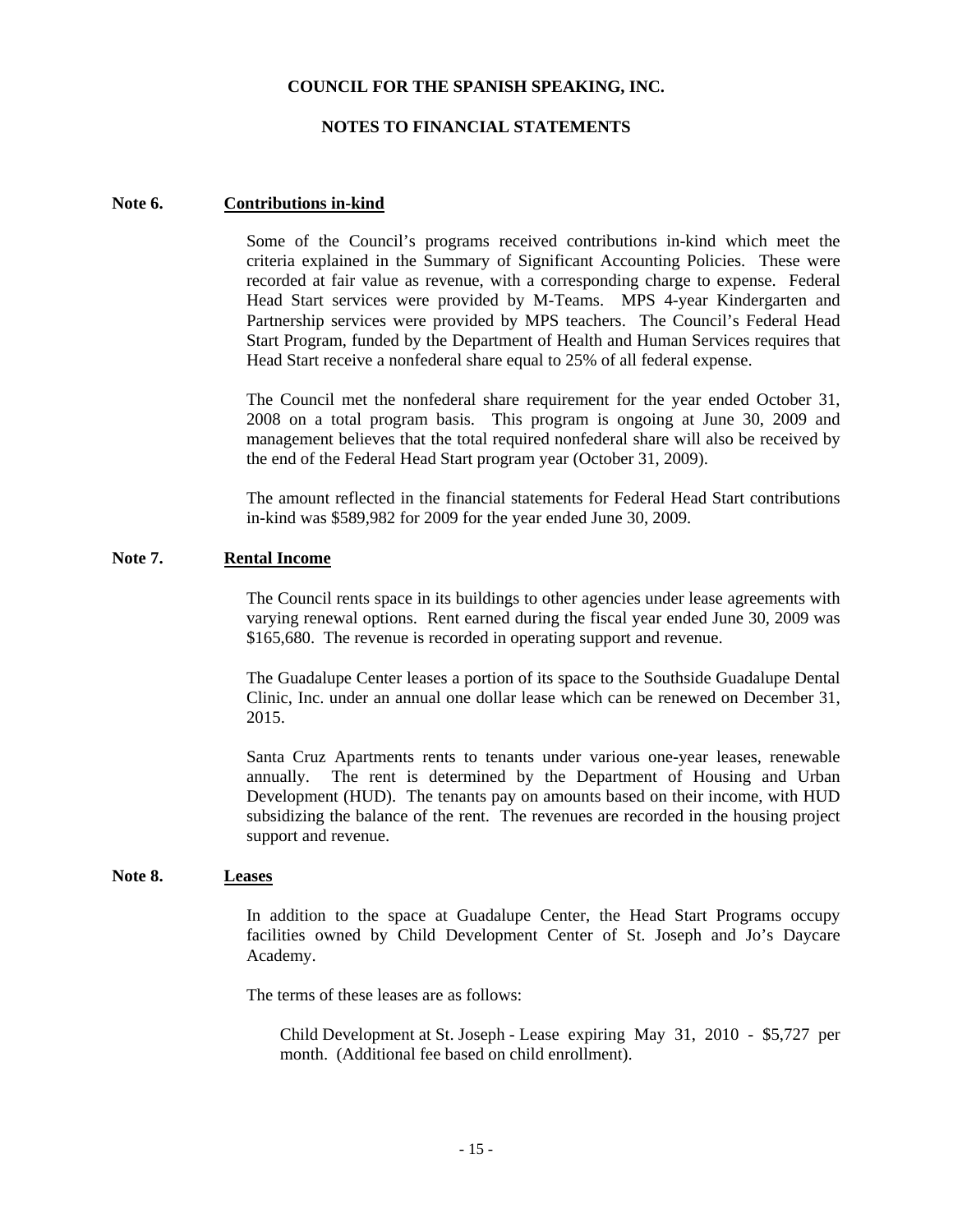#### **NOTES TO FINANCIAL STATEMENTS**

#### **Note 8. Leases (continued)**

 Jo's Daycare Academy - Lease expiring August 31, 2010 - \$2,213 per month. (Additional fee based on child development).

Future minimum payments on the aforementioned leases are as follows:

| 2010 | \$89,423 |
|------|----------|
| 2011 | 4,426    |
|      | \$93,849 |

For the fiscal year ended June 30, 2009, rental costs totaled \$69,535.

#### Note 9. Profit Sharing Pension Plan

The Council may make an annual discretionary profit sharing contribution. A participant's share of any such additional contribution will be based upon the ratio which a participant's salary bears to the salaries of all other participants receiving the contribution. Employees are fully vested after six years.

For the fiscal year ended June 30, 2009, the Council contributed 5% of eligible participants' gross wages until December 31, 2008, then contributed 2% after that, with the retirement expense totaling \$92,354.

#### **Note 10. Temporarily Restricted Net Assets**

 As of June 30, 2009 temporarily restricted net assets are available for the following purposes:

| Guadalupe Center Building Improvements | \$74,559  |
|----------------------------------------|-----------|
| Murguia Endowment                      | 8,682     |
| United Way Healthy Girls Grant         | 18,555    |
| <b>Summer Program</b>                  | 7,500     |
|                                        |           |
| Total                                  | \$109.296 |

#### **Note 11. Potential Public Support Redetermination**

The Council has entered into certain contractual relationships with governmental agencies, which provide, in part, for the potential audit and adjustment by the agencies of payments made to the Council. No government audits or proposed adjustments of payments are pending at this time.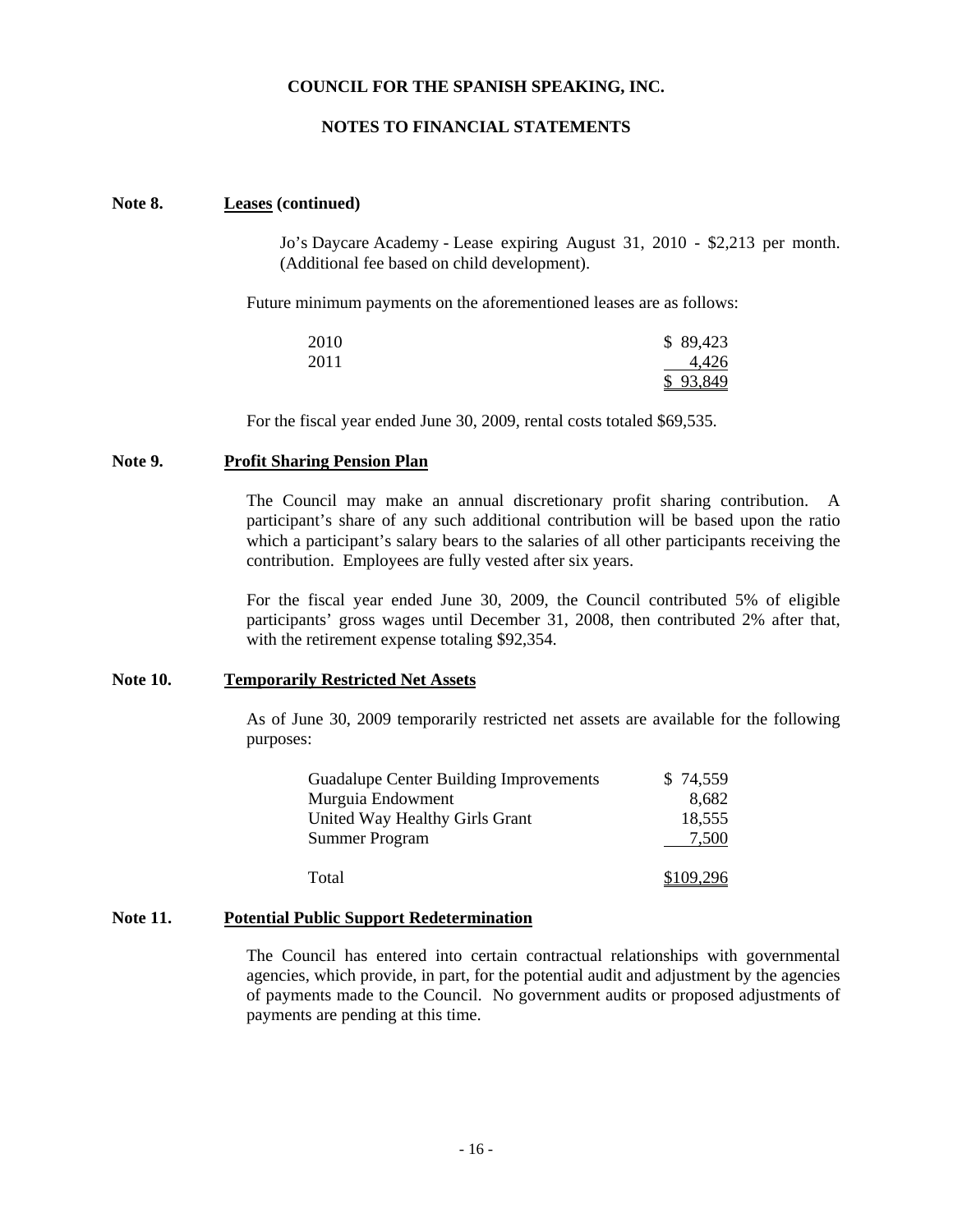#### **NOTES TO FINANCIAL STATEMENTS**

#### **Note 12. Concentration of Credit Risk**

The Council maintains cash deposits at three financial institutions, each of which is insured by the Federal Deposit Insurance Corporation. Deposits in the various bank accounts periodically exceed the maximum federal coverage during the year.

### **Note 13. Current Vulnerability Due To Certain Concentrations**

Over 70% of the Council's support and revenues were provided by governmental grants and contracts.

#### **Note 14. Related Party Transactions**

The Hispanic Housing Corporation (El Jardin), La Paz Housing Corporation (La Paz), Casa Catalina Corporation (Casa Catalina), and La Villa Housing Corporation (La Villa) are related to the Council for the Spanish Speaking, Inc. through certain officers, directors, and employees who serve all four organizations.

The Council charges the housing projects for a portion of the payroll and related fringe benefit costs of a housing director, his assistants, maintenance personnel, a service coordinator, management fee, administration, accounting and occupancy. These charges were between the Housing Projects and the Council's management and general funds. No transactions were transacted between the Housing Projects or any of the federal or state funded programs. Council management fees for these services totaled \$61,583 for fiscal 2009.

The following summarizes the Housing Projects' receivable balances as of June 30, 2009:

| El Jardin     | \$93,000  |
|---------------|-----------|
| La Paz        | 85,177    |
| Casa Catalina | 52,011    |
| La Villa      | 45,329    |
| Santa Cruz    | 70,388    |
|               |           |
| Total         | \$345,905 |

On March 20, 2009, Santa Cruz Apartments (HUD Project No. 075-EH020) was merged along with La Paz Apartments (HUD Project No. 075-EH212) into the Hispanic Housing Corporation. The transfer of the net assets (deficit) of Santa Cruz Apartments are being reported in the statements of activities and cash flows for the period ended March 20, 2009.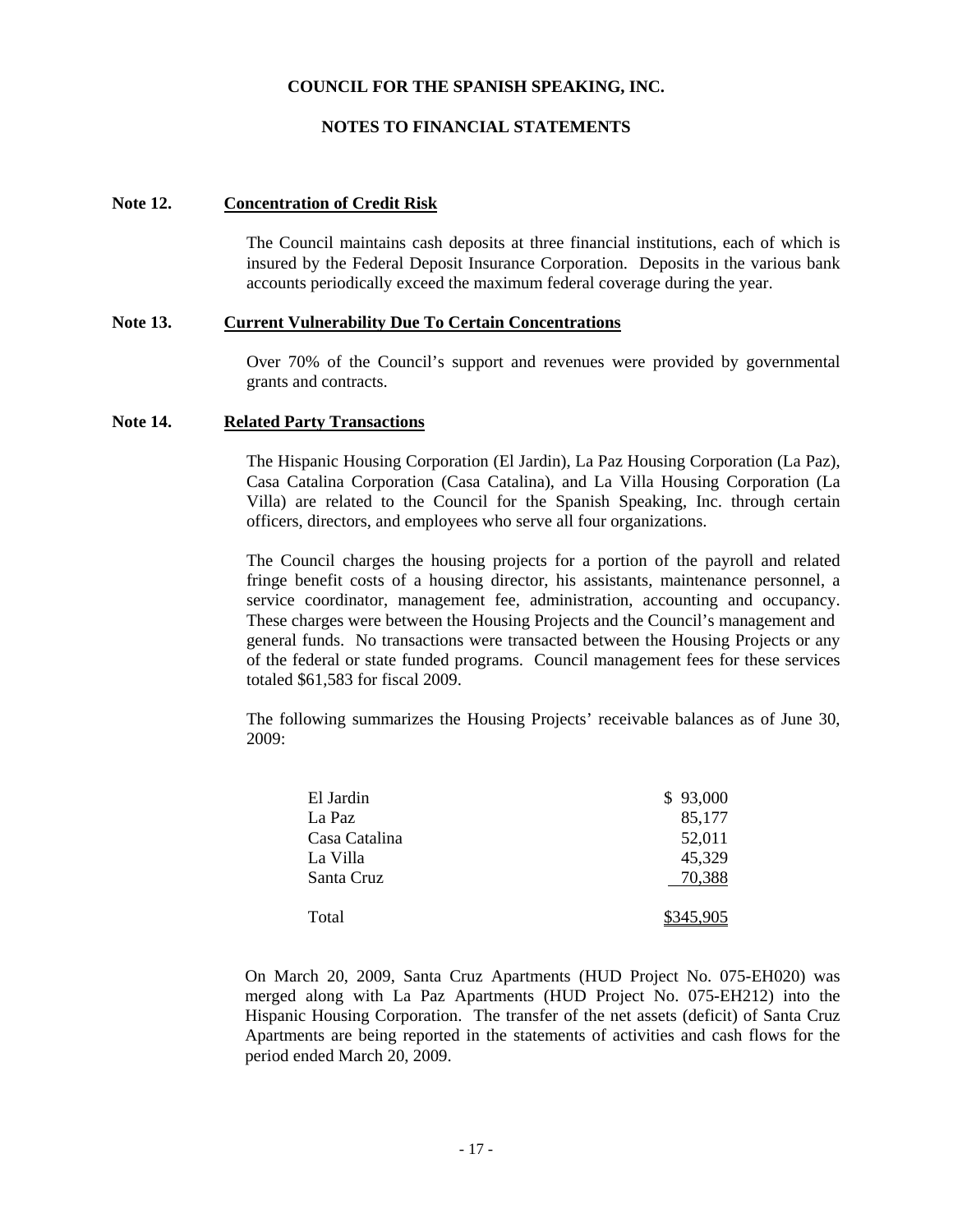|                                     | Guadalupe       | Vocational       | Loyola           | Social           |                 |
|-------------------------------------|-----------------|------------------|------------------|------------------|-----------------|
|                                     | Center          | Training         | Academy          | Services         | Total           |
| <b>Employee compensation</b>        |                 |                  |                  |                  |                 |
| Salaries and wages                  | \$<br>1,840,254 | \$<br>202,413    | \$<br>592,324    | \$<br>141,532    | \$<br>2,776,523 |
| Payroll taxes                       | 216,657         | 23,069           | 69,176           | 15,864           | 324,766         |
| Retirement annuities                | 57,643          | 4,746            | 13,756           | 4,398            | 80,543          |
| Other employee benefits             | 273,587         | 8,159            | 59,210           | 16,201           | 357,157         |
| Total employee compensation         | 2,388,141       | 238,387          | 734,466          | 177,995          | 3,538,989       |
| Professional fees                   | $\overline{0}$  | 206              | 200              | $\boldsymbol{0}$ | 406             |
| Consulting/contractual              | 99,147          | 900              | 18,174           | 208              | 118,429         |
| Materials and supplies              | 39,205          | 13,007           | 27,245           | $\theta$         | 79,457          |
| Office expense                      | 9,651           | 5,773            | 9,271            | 3,796            | 28,491          |
| Telephone                           | 18,693          | 5,705            | 3,940            | 3,449            | 31,787          |
| Equipment repairs and maintenance   | 8,892           | 2,043            | 607              | $\theta$         | 11,542          |
| Computer and support                | 13,428          | 353              | 4,952            | 4,725            | 23,458          |
| Occupancy                           | 201,249         | 19,964           | 63,996           | 3,468            | 288,677         |
| Depreciation                        | 34,543          | 767              | 6,701            | 134              | 42,145          |
| Insurance                           | 22,363          | $\boldsymbol{0}$ | 8,910            | 322              | 31,595          |
| Travel/vehicle expense              | 8,603           | 410              | 2,660            | 782              | 12,455          |
| Staff training/medical/license      | 23,990          | 1,176            | 5,804            | 1,063            | 32,033          |
| Lunch program                       | 239,905         | $\boldsymbol{0}$ | 36,129           | $\boldsymbol{0}$ | 276,034         |
| Busing and field trips              | 8,082           | 145              | 15,362           | $\Omega$         | 23,589          |
| Miscellaneous                       | 3,683           | 689              | 952              | 560              | 5,884           |
| In-kind expenses                    | 589,982         | $\boldsymbol{0}$ | $\boldsymbol{0}$ | $\boldsymbol{0}$ | 589,982         |
| Total expenses (before allocations) | 3,709,557       | \$<br>289,525    | 939,369<br>\$    | \$<br>196,502    | 5,134,953       |

#### **SCHEDULE OF OPERATING PROGRAM EXPENSES For the Year Ended June 30, 2009**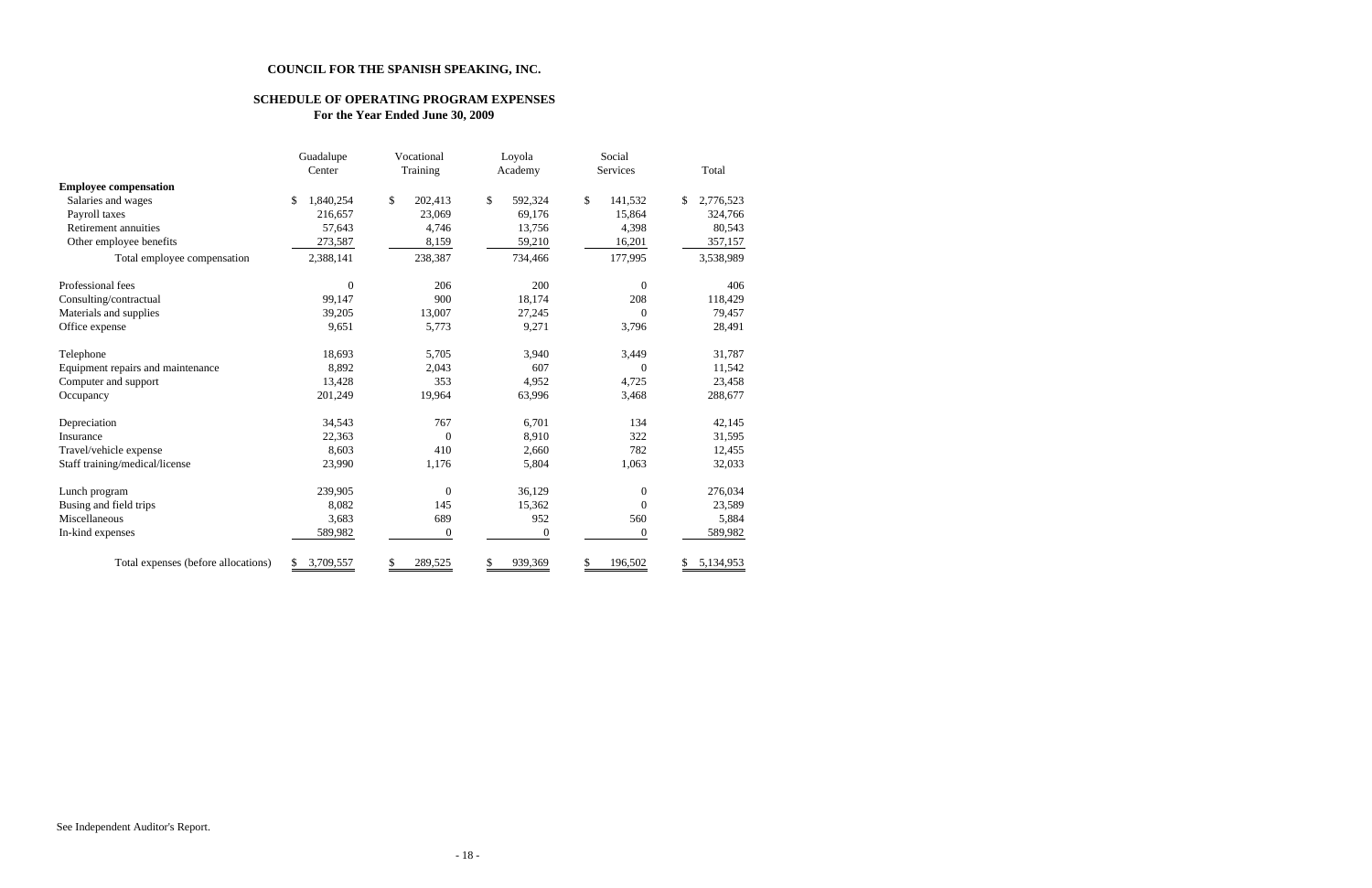|                                    | Federal<br><b>Head Start</b> | <b>State</b><br><b>Head Start</b> | <b>DPI</b><br><b>USDA</b> | <b>NCLR</b>          | Wrap-<br>Around      | MPS 4 Year<br>Kindergarten | Total           |
|------------------------------------|------------------------------|-----------------------------------|---------------------------|----------------------|----------------------|----------------------------|-----------------|
| <b>Support and revenue</b>         |                              |                                   |                           |                      |                      |                            |                 |
| Government grants and contracts    | \$<br>2,541,417              | 166,843<br>\$                     | 208,820<br>\$             | \$<br>$\overline{0}$ | \$<br>$\overline{0}$ | 132,140<br>\$              | 3,049,220<br>\$ |
| Contracted services                | $\Omega$                     | 0                                 | $\boldsymbol{0}$          | $\Omega$             | 162,891              | $\boldsymbol{0}$           | 162,891         |
| Other support and revenue          | 621,301                      | $\boldsymbol{0}$                  | $\mathbf{0}$              | 25,343               | 52,992               | $\boldsymbol{0}$           | 699,636         |
| Total support and revenue          | 3,162,718                    | 166,843                           | 208,820                   | 25,343               | 215,883              | 132,140                    | 3,911,747       |
| <b>Employee compensation</b>       |                              |                                   |                           |                      |                      |                            |                 |
| Salaries and wages                 | 1,488,108                    | 95,321                            | $\boldsymbol{0}$          | 487                  | 163,940              | 92,398                     | 1,840,254       |
| Payroll taxes                      | 174,421                      | 12,347                            | $\boldsymbol{0}$          | 88                   | 20,241               | 9,560                      | 216,657         |
| Retirement annuities               | 47,624                       | 3,192                             | $\theta$                  | 717                  | 4,077                | 2,033                      | 57,643          |
| Other employee benefits            | 225,698                      | 13,172                            | $\overline{0}$            | $\boldsymbol{0}$     | 19,896               | 14,821                     | 273,587         |
| Total employee compensation        | 1,935,851                    | 124,032                           | $\overline{0}$            | 1,292                | 208,154              | 118,812                    | 2,388,141       |
| Consulting/contractual             | 94,757                       | 4,315                             | $\boldsymbol{0}$          | 75                   | $\boldsymbol{0}$     | $\boldsymbol{0}$           | 99,147          |
| Materials and supplies             | 28,976                       | 5,002                             | $\boldsymbol{0}$          | 3,332                | $\boldsymbol{0}$     | 1,895                      | 39,205          |
| Office expense                     | 9,651                        | $\Omega$                          | $\overline{0}$            | $\mathbf{0}$         | $\overline{0}$       | $\overline{0}$             | 9,651           |
| Telephone                          | 18,232                       | 461                               | $\boldsymbol{0}$          | $\boldsymbol{0}$     | $\boldsymbol{0}$     | $\boldsymbol{0}$           | 18,693          |
| Equipment repairs and maintenance  | 8,892                        | $\Omega$                          | $\Omega$                  | $\Omega$             | $\boldsymbol{0}$     | $\boldsymbol{0}$           | 8,892           |
| Computer and support               | 13,386                       | 42                                | $\theta$                  | $\Omega$             | $\mathbf{0}$         | $\boldsymbol{0}$           | 13,428          |
| Occupancy                          | 187,516                      | 12,848                            | $\Omega$                  | $\Omega$             | $\Omega$             | 885                        | 201,249         |
| Depreciation                       | 34,543                       | $\mathbf{0}$                      | $\theta$                  | $\Omega$             | $\mathbf{0}$         | $\boldsymbol{0}$           | 34,543          |
| Insurance                          | 19,639                       | 2,100                             | $\overline{0}$            | $\Omega$             | $\boldsymbol{0}$     | 624                        | 22,363          |
| Travel/vehicle expense             | 8,603                        | $\mathbf{0}$                      | $\theta$                  | $\Omega$             | $\boldsymbol{0}$     | $\boldsymbol{0}$           | 8,603           |
| Staff training/medical/license     | 20,704                       | $\Omega$                          | $\Omega$                  | 3,286                | $\Omega$             | $\Omega$                   | 23,990          |
| Lunch program                      | 39,444                       | $\overline{0}$                    | 200,461                   | $\mathbf{0}$         | $\mathbf{0}$         | $\boldsymbol{0}$           | 239,905         |
| Busing and field trips             | 6,067                        | 2,015                             | $\boldsymbol{0}$          | $\Omega$             | $\mathbf{0}$         | $\overline{0}$             | 8,082           |
| Miscellaneous                      | 2,533                        | $\theta$                          | $\mathbf{0}$              | 1,150                | $\Omega$             | $\boldsymbol{0}$           | 3,683           |
| In-kind expenses                   | 589,982                      | $\Omega$                          | $\Omega$                  | $\theta$             | $\Omega$             | $\Omega$                   | 589,982         |
| Subtotal of expenses               | 3,018,776                    | 150,815                           | 200,461                   | 9,135                | 208,154              | 122,216                    | 3,709,557       |
| Allocated administrative expenses  | 263,728                      | 16,796                            | 12,244                    | $\boldsymbol{0}$     | 43,652               | 10,752                     | 347,172         |
| Total funding source expenses      | 3,282,504                    | 167,611                           | 212,705                   | 9,135                | 251,806              | 132,968                    | 4,056,729       |
| Excess funding source revenue over |                              |                                   |                           |                      |                      |                            |                 |
| (under) expenses                   | (119,786)                    | (768)                             | (3,885)<br>\$             | 16,208               | (35, 923)            | (828)                      | (144, 982)      |

### **SCHEDULE OF OPERATING REVENUE AND EXPENSE BY FUNDING SOURCE GUADALUPE CENTER For the Year Ended June 30, 2009**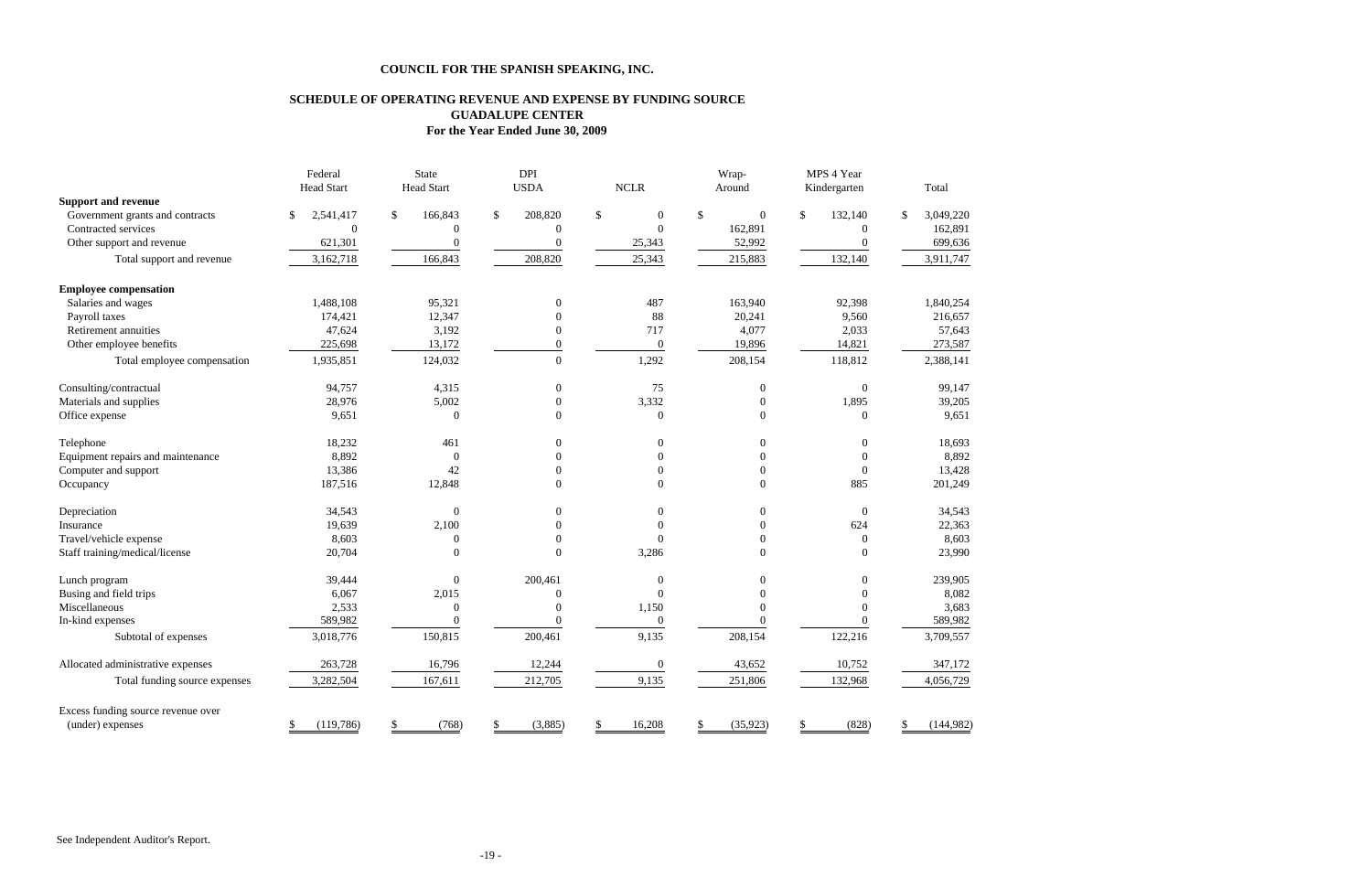|                                    | <b>MATC</b>      | Wisconsin<br>Tech Board &<br>El Civic | <b>UMOS</b>      |               | The Hire<br>Center |    | Milwaukee Area<br>Workforce<br><b>Investment Board</b> |                           | Total     |
|------------------------------------|------------------|---------------------------------------|------------------|---------------|--------------------|----|--------------------------------------------------------|---------------------------|-----------|
| <b>Support and revenue</b>         |                  |                                       |                  |               |                    |    |                                                        |                           |           |
| Government grants and contracts    | \$<br>50,000     | \$<br>157,840                         | \$<br>44,332     | $\mathcal{S}$ | $\boldsymbol{0}$   | \$ | 3,193                                                  | $\boldsymbol{\mathsf{S}}$ | 255,365   |
| Other support and revenue          | $\boldsymbol{0}$ | 12,155                                | $\boldsymbol{0}$ |               | 3,175              |    | $\boldsymbol{0}$                                       |                           | 15,330    |
| Total support and revenue          | 50,000           | 169,995                               | 44,332           |               | 3,175              |    | 3,193                                                  |                           | 270,695   |
| <b>Employee compensation</b>       |                  |                                       |                  |               |                    |    |                                                        |                           |           |
| Salaries and wages                 | 33,535           | 133,196                               | 30,295           |               | 2,421              |    | 2,966                                                  |                           | 202,413   |
| Payroll taxes                      | 3,971            | 13,018                                | 5,583            |               | 270                |    | 227                                                    |                           | 23,069    |
| Retirement annuities               | 1,450            | 2,022                                 | 1,264            |               | 10                 |    | $\boldsymbol{0}$                                       |                           | 4,746     |
| Other employee benefits            | 481              | 7,074                                 | 604              |               | $\boldsymbol{0}$   |    | $\boldsymbol{0}$                                       |                           | 8,159     |
| Total employee compensation        | 39,437           | 155,310                               | 37,746           |               | 2,701              |    | 3,193                                                  |                           | 238,387   |
| Professional fees                  | $\boldsymbol{0}$ | 6                                     | 200              |               | $\boldsymbol{0}$   |    | $\boldsymbol{0}$                                       |                           | 206       |
| Consulting/contractual             | $\theta$         | 900                                   | $\overline{0}$   |               | $\boldsymbol{0}$   |    | $\overline{0}$                                         |                           | 900       |
| Materials and supplies             | 6,094            | 6,721                                 | 192              |               | $\overline{0}$     |    | $\boldsymbol{0}$                                       |                           | 13,007    |
| Office expense                     | 2,183            | 2,317                                 | 1,273            |               | $\boldsymbol{0}$   |    | $\boldsymbol{0}$                                       |                           | 5,773     |
| Telephone                          | 180              | 4,922                                 | 603              |               | $\boldsymbol{0}$   |    | $\boldsymbol{0}$                                       |                           | 5,705     |
| Equipment repairs and maintenance  | 378              | 1,287                                 | 378              |               | 0                  |    | $\boldsymbol{0}$                                       |                           | 2,043     |
| Computer and support               | 62               | 229                                   | 62               |               | $\boldsymbol{0}$   |    | $\boldsymbol{0}$                                       |                           | 353       |
| Occupancy                          | 4,123            | 11,717                                | 4,124            |               | $\boldsymbol{0}$   |    | $\boldsymbol{0}$                                       |                           | 19,964    |
| Depreciation                       | 213              | 469                                   | 85               |               | $\overline{0}$     |    | $\boldsymbol{0}$                                       |                           | 767       |
| Travel/vehicle expense             | $\theta$         | 310                                   | 100              |               | $\theta$           |    | $\theta$                                               |                           | 410       |
| Staff training/medical/license     | $\theta$         | 923                                   | 253              |               | $\overline{0}$     |    | $\boldsymbol{0}$                                       |                           | 1,176     |
| Busing and field trips             | $\theta$         | 145                                   | $\boldsymbol{0}$ |               | $\overline{0}$     |    | $\theta$                                               |                           | 145       |
| Miscellaneous                      | 204              | 485                                   | $\boldsymbol{0}$ |               | $\boldsymbol{0}$   |    | $\boldsymbol{0}$                                       |                           | 689       |
| Subtotal of expenses               | 52,874           | 185,741                               | 45,016           |               | 2,701              |    | 3,193                                                  |                           | 289,525   |
| Allocated administrative expenses  | 6,468            | 25,327                                | 6,015            |               | 492                |    | $\boldsymbol{0}$                                       |                           | 38,302    |
| Total funding source expenses      | 59,342           | 211,068                               | 51,031           |               | 3,193              |    | 3,193                                                  |                           | 327,827   |
| Excess funding source revenue over |                  |                                       |                  |               |                    |    |                                                        |                           |           |
| (under) expenses                   | \$<br>(9, 342)   | \$<br>(41,073)                        | \$<br>(6,699)    | \$            | (18)               | S  | $\boldsymbol{0}$                                       | \$                        | (57, 132) |

### **SCHEDULE OF OPERATING REVENUE AND EXPENSE BY FUNDING SOURCE VOCATIONAL TRAINING For the Year Ended June 30, 2009**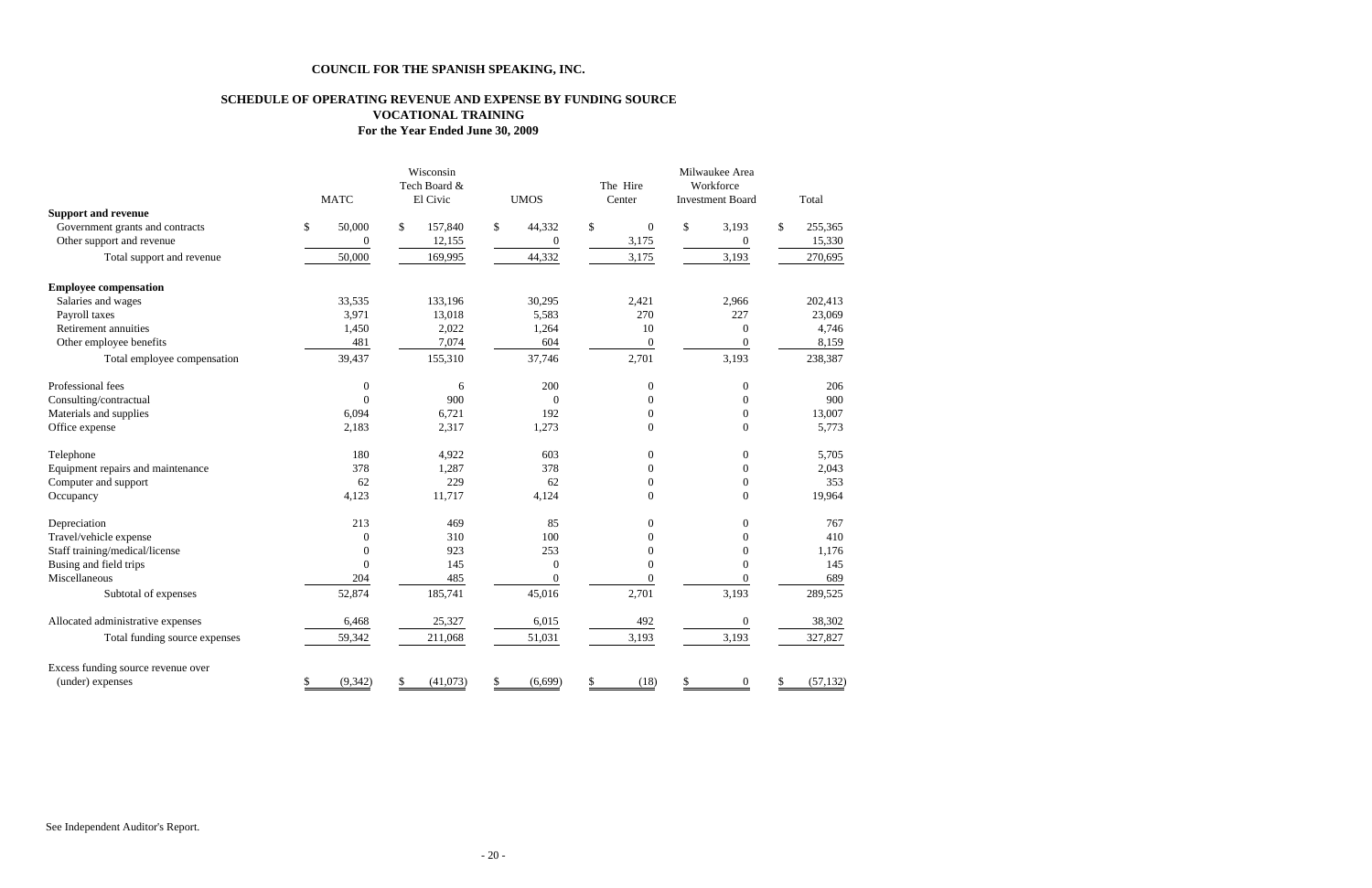### **For the Year Ended June 30, 2009 LOYOLA ACADEMY SCHEDULE OF OPERATING REVENUE AND EXPENSE BY FUNDING SOURCE**

|                                    | <b>MPS</b><br>Partnership | <b>DPI</b><br><b>USDA</b> | United Way<br>Healthy<br>Girls | Total           |
|------------------------------------|---------------------------|---------------------------|--------------------------------|-----------------|
| <b>Support and revenue</b>         |                           |                           |                                |                 |
| Government grants and contracts    | \$<br>1,007,713           | \$<br>36,287              | \$<br>$\overline{0}$           | \$<br>1,044,000 |
| Other support and revenue          | 0                         | 6,702                     | 31,445                         | 38,147          |
| Total support and revenue          | 1,007,713                 | 42,989                    | 31,445                         | 1,082,147       |
| <b>Employee compensation</b>       |                           |                           |                                |                 |
| Salaries and wages                 | 577,833                   | $\theta$                  | 14,491                         | 592,324         |
| Payroll taxes                      | 67,391                    | $\boldsymbol{0}$          | 1,785                          | 69,176          |
| Retirement annuities               | 13,756                    | $\boldsymbol{0}$          | $\boldsymbol{0}$               | 13,756          |
| Other employee benefits            | 59,083                    | $\boldsymbol{0}$          | 127                            | 59,210          |
| Total employee compensation        | 718,063                   | $\overline{0}$            | 16,403                         | 734,466         |
| Professional fees                  | 200                       | $\boldsymbol{0}$          | $\boldsymbol{0}$               | 200             |
| Consulting/contractual             | 16,021                    | 792                       | 1,361                          | 18,174          |
| Materials and supplies             | 26,398                    | $\boldsymbol{0}$          | 847                            | 27,245          |
| Office expense                     | 6,653                     | $\overline{0}$            | 2,618                          | 9,271           |
| Telephone                          | 2,940                     | $\theta$                  | 1,000                          | 3,940           |
| Equipment repairs and maintenance  | 107                       | $\boldsymbol{0}$          | 500                            | 607             |
| Computer and support               | 4,452                     | $\boldsymbol{0}$          | 500                            | 4,952           |
| Occupancy                          | 62,996                    | $\boldsymbol{0}$          | 1,000                          | 63,996          |
| Depreciation                       | 6,701                     | $\theta$                  | $\boldsymbol{0}$               | 6,701           |
| Insurance                          | 8,410                     | $\theta$                  | 500                            | 8,910           |
| Travel/vehicle expense             | 2,494                     | $\mathbf{0}$              | 166                            | 2,660           |
| Staff training/medical/license     | 5,305                     | $\theta$                  | 499                            | 5,804           |
| Lunch program                      | 4,416                     | 31,713                    | $\theta$                       | 36,129          |
| Busing and field rrips             | 13,527                    | $\boldsymbol{0}$          | 1,835                          | 15,362          |
| Miscellaneous                      | 952                       | $\overline{0}$            | $\boldsymbol{0}$               | 952             |
| Subtotal of expenses               | 879,635                   | 32,505                    | 27,229                         | 939,369         |
| Allocated administrative expenses  | 128,078                   | $\boldsymbol{0}$          | 4,216                          | 132,294         |
| Total funding source expenses      | 1,007,713                 | 32,505                    | 31,445                         | 1,071,663       |
| Excess funding source revenue over |                           |                           |                                |                 |
| (under) expenses                   | \$<br>$\boldsymbol{0}$    | \$<br>10,484              | \$<br>$\boldsymbol{0}$         | \$<br>10,484    |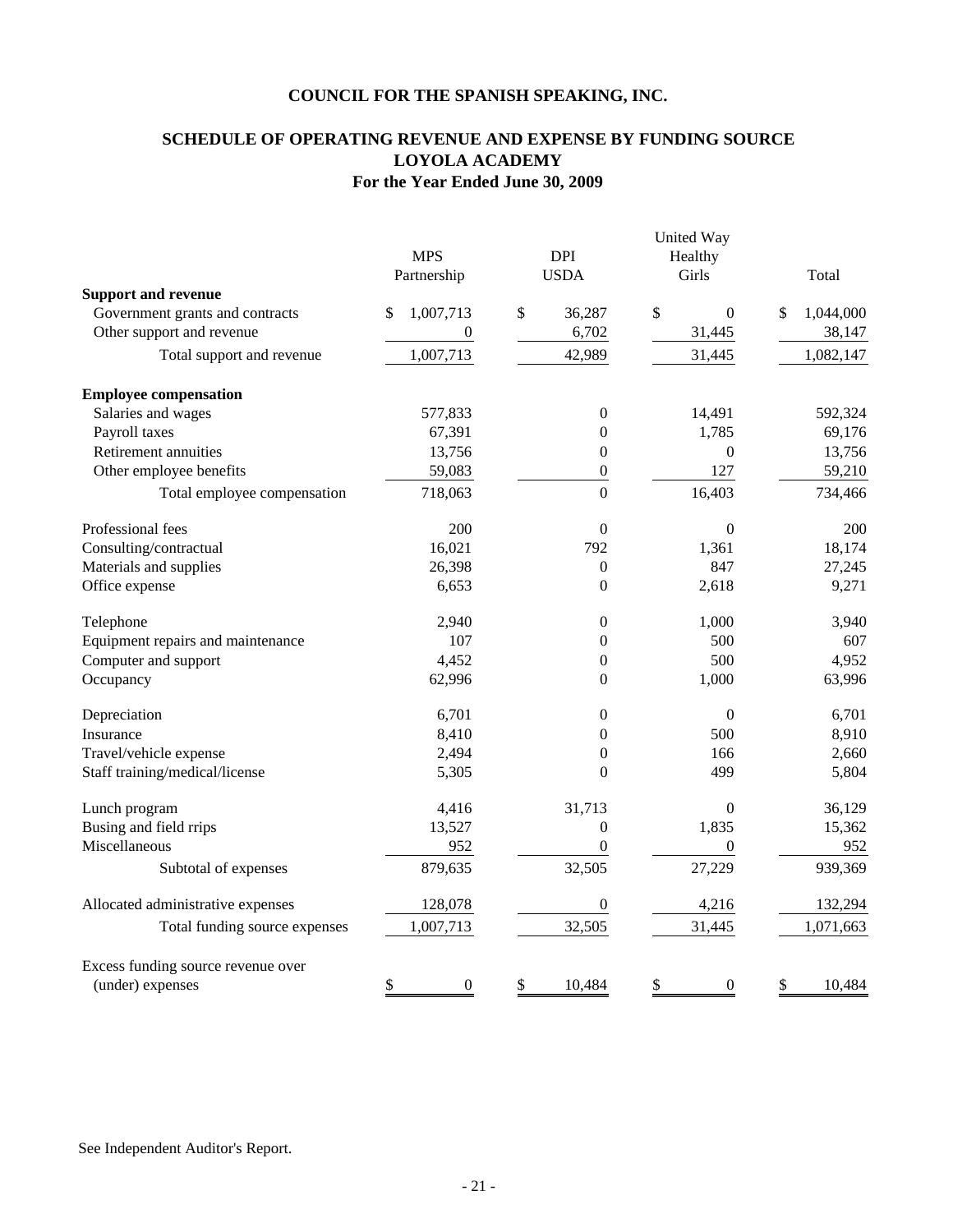### **SCHEDULE OF OPERATING REVENUE AND EXPENSE BY FUNDING SOURCE SOCIAL SERVICES For the Year Ended June 30, 2009**

|                                    | United |           | Milwaukee<br>County |                  | Milwaukee<br><b>County GAMP</b> |                  |                 |
|------------------------------------|--------|-----------|---------------------|------------------|---------------------------------|------------------|-----------------|
|                                    |        | Way       |                     | Interpreter      |                                 | and Other        | Total           |
| <b>Support and revenue</b>         |        |           |                     |                  |                                 |                  |                 |
| Government grants and contracts    | \$     | $\theta$  | \$                  | 65,020           | \$                              | $\Omega$         | \$<br>65,020    |
| Contracted services                |        | 0         |                     | 0                |                                 | 5,934            | 5,934           |
| Other support and revenue          |        | 107,356   |                     | 0                |                                 | 4,853            | 112,209         |
| Total support and revenue          |        | 107,356   |                     | 65,020           |                                 | 10,787           | 183,163         |
| <b>Employee compensation</b>       |        |           |                     |                  |                                 |                  |                 |
| Salaries and wages                 |        | 95,658    |                     | 40,043           |                                 | 5,831            | 141,532         |
| Payroll taxes                      |        | 10,681    |                     | 4,710            |                                 | 473              | 15,864          |
| Retirement annuities               |        | 2,831     |                     | 1,172            |                                 | 395              | 4,398           |
| Other employee benefits            |        | 15,117    |                     | 1,011            |                                 | 73               | 16,201          |
| Total employee compensation        |        | 124,287   |                     | 46,936           |                                 | 6,772            | 177,995         |
| Consulting/contractual             |        | 208       |                     | $\boldsymbol{0}$ |                                 | $\boldsymbol{0}$ | 208             |
| Office expense                     |        | 3,796     |                     | 0                |                                 | $\boldsymbol{0}$ | 3,796           |
| Telephone                          |        | 3,449     |                     | 0                |                                 | $\boldsymbol{0}$ | 3,449           |
| Computer and support               |        | 4,725     |                     | 0                |                                 | $\boldsymbol{0}$ | 4,725           |
| Occupancy                          |        | 3,468     |                     | 0                |                                 | $\theta$         | 3,468           |
| Depreciation                       |        | 134       |                     | $\boldsymbol{0}$ |                                 | $\mathbf{0}$     | 134             |
| Insurance                          |        | 322       |                     | 0                |                                 | 0                | 322             |
| Travel/vehicle expense             |        | 782       |                     | 0                |                                 | 0                | 782             |
| Staff training/medical/license     |        | 1,063     |                     | 0                |                                 | $\Omega$         | 1,063           |
| Miscellaneous                      |        | 560       |                     | 0                |                                 | $\boldsymbol{0}$ | 560             |
| Subtotal of expenses               |        | 142,794   |                     | 46,936           |                                 | 6,772            | 196,502         |
| Allocated administrative expenses  |        | 18,586    |                     | 15,668           |                                 | 1,163            | 35,417          |
| Total funding source expenses      |        | 161,380   |                     | 62,604           |                                 | 7,935            | 231,919         |
| Excess funding source revenue over |        |           |                     |                  |                                 |                  |                 |
| (under) expenses                   | \$     | (54, 024) | \$                  | 2,416            | \$                              | 2,852            | \$<br>(48, 756) |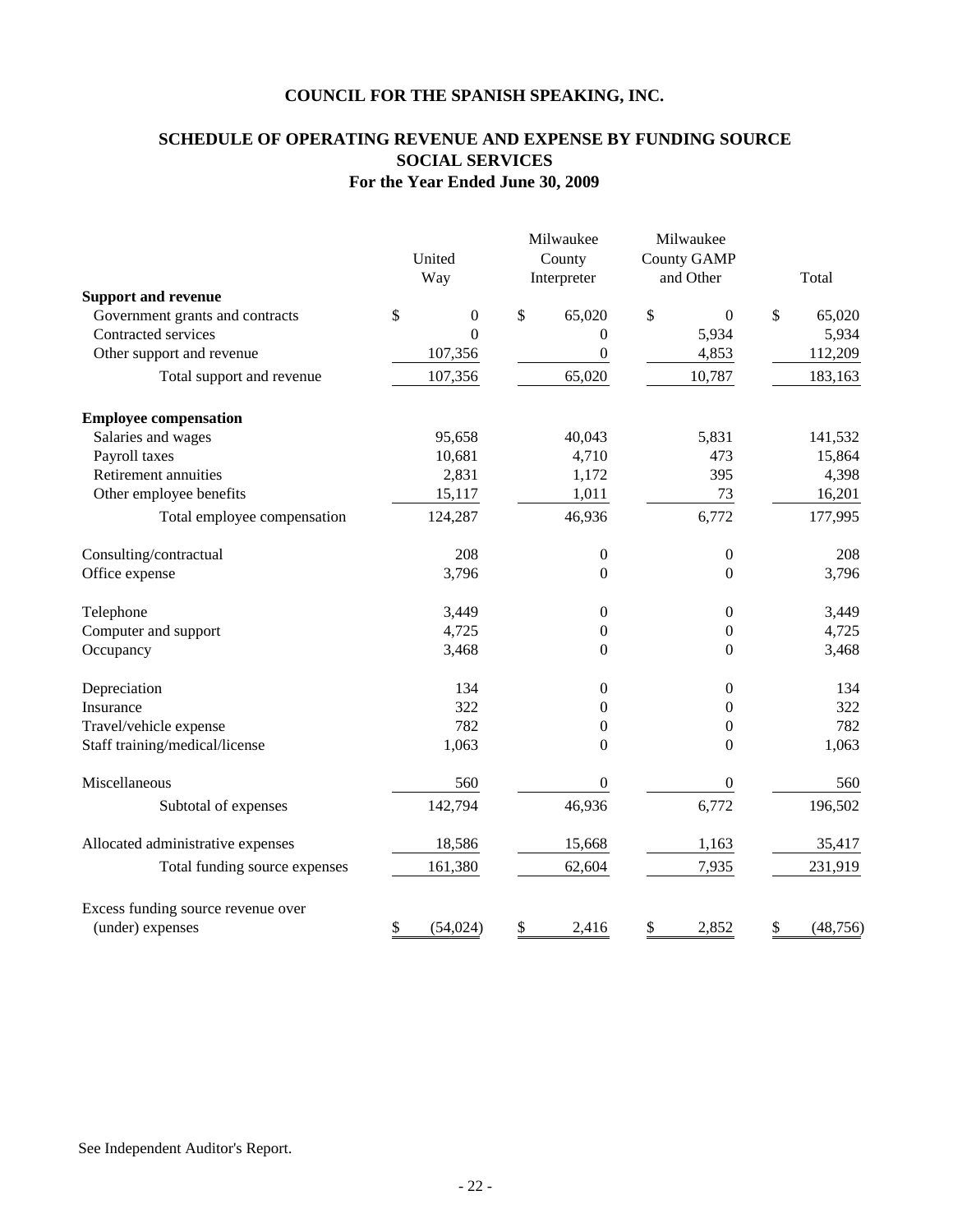## **Schedule of Expenditures of Governmental Awards For the Year Ended June 30, 2009**

|                                                               | <b>CFDA</b>   |                           | Disbursements /     |
|---------------------------------------------------------------|---------------|---------------------------|---------------------|
| <b>FEDERAL AWARDS</b>                                         | <b>Number</b> | Period                    | <b>Expenditures</b> |
| <b>U.S. Department of Health and Human Services</b>           |               |                           |                     |
| Passed Through Social Development Commission:                 |               |                           |                     |
| <b>Head Start</b>                                             | 93.600        | 11/01/2007 - 10/31/2008   | \$<br>628,739       |
| <b>Head Start</b>                                             | 93.600        | 11/01/2008 - 10/31/2009   | 1,912,678           |
| Passed Through United Migrant Opportunity Services, Inc.:     |               |                           |                     |
| Wisconsin Works Contract W-2                                  | 93.558        | $01/01/2008 - 12/31/2008$ | 18,492              |
| Wisconsin Works Contract W-2                                  | 93.558        | 01/01/2009 - 12/31/2009   | 25,840              |
| Passed Through Milwaukee County Department of Human Services: |               |                           |                     |
| <b>Language Translation</b>                                   | 93.596        | $01/02/2008 - 12/31/2008$ | 1,580               |
| <b>Language Translation</b>                                   | 93.596        | 01/02/2009 - 12/31/2009   | 26,776              |
| <b>U.S. Department of Education</b>                           |               |                           |                     |
| Passed Through Wisconsin Technical College System Board:      |               |                           |                     |
| Adult Education & Training                                    | 84.002        | 07/01/2008 - 06/30/2009   | 142,890             |
| <b>Experiential English Language Lerner</b>                   | 84.002        | 07/01/2008 - 06/30/2009   | 14,950              |
| <b>U.S. Department of Housing and Urban Development</b>       |               |                           |                     |
| <b>Section 8 Housing Assistance Payments</b>                  | 14.195        | 07/01/2008 - 03/20/2009   | 131,520             |
| Multifamily Housing Service Coordinator                       | 14.191        | 07/01/2008 - 03/20/2009   | 7,334               |
| Home Investment Partnership Program                           | 14.239        |                           | 28,000              |
| <b>U.S. Department of Agriculture</b>                         |               |                           |                     |
| Passed Through Wisconsin Department of Public Instruction:    |               |                           |                     |
| Child and Adult Care Food Program                             | 10.558        | 10/01/2007 - 09/30/2008   | 27,010              |
| Child and Adult Care Food Program                             | 10.558        | 10/01/2008 - 09/30/2009   | 181,810             |
| National School Lunch Program                                 | 10.555        | 07/01/2008 - 06/30/2009   | 36,287              |
| <b>U.S. Department of Labor</b>                               |               |                           |                     |
| Passed Through Milwaukee Area Workforce Investment Board      | 17.268        | 01/01/2009 - 011/30/2009  | 3,193               |
|                                                               |               |                           |                     |

 **Total Federal Awards**

\$ 3,187,099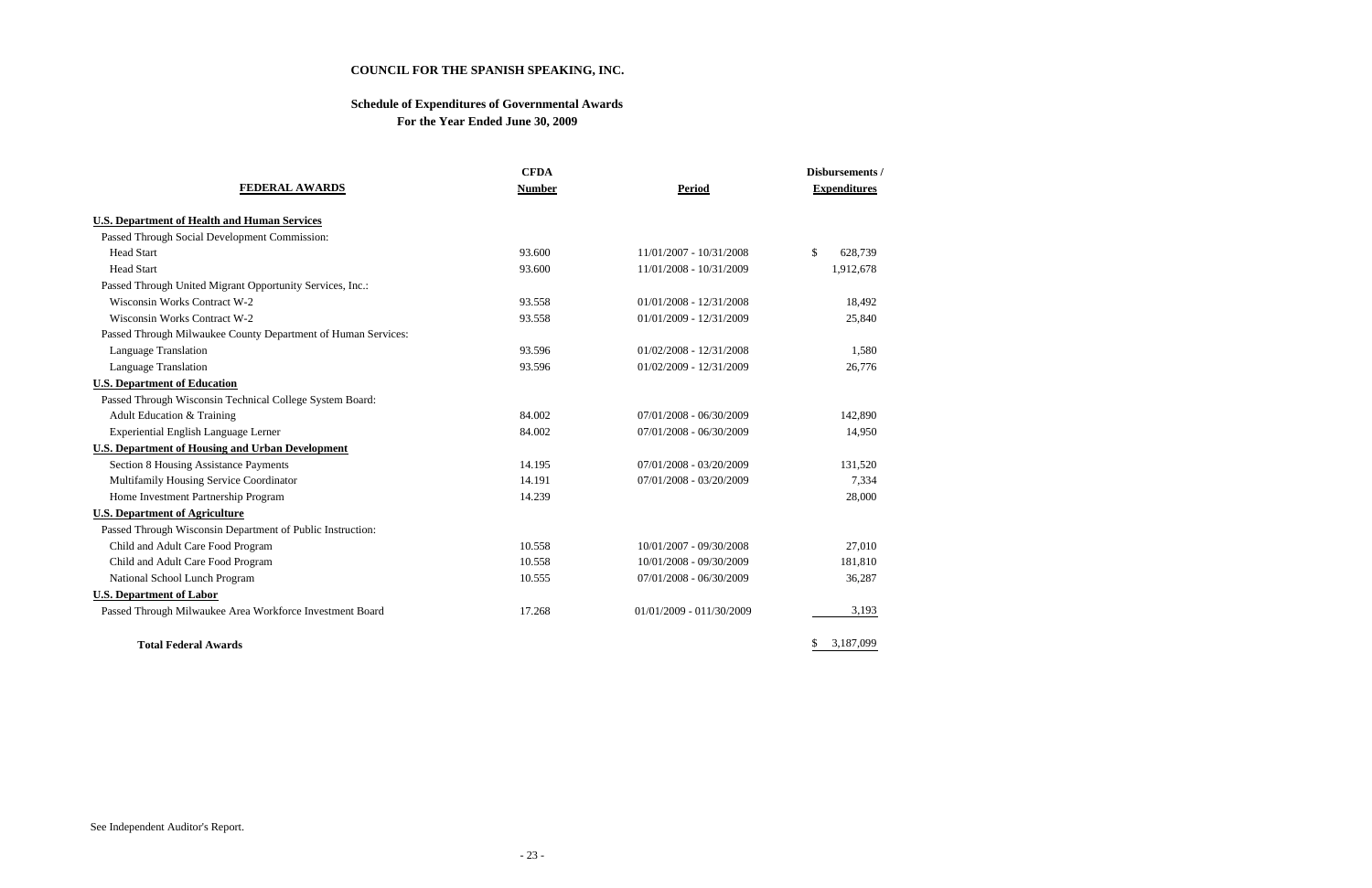### **Schedule of Expenditures of Governmental Awards (continued) For the Year Ended June 30, 2009**

|                                                               | <b>CFDA</b>   |                           | Disbursements /     |
|---------------------------------------------------------------|---------------|---------------------------|---------------------|
| <b>STATE AND LOCAL AWARDS</b>                                 | <b>Number</b> | <b>Period</b>             | <b>Expenditures</b> |
| <b>Wisconsin Department of Public Instruction</b>             |               |                           |                     |
| Passed Through Social Development Commission:                 |               |                           |                     |
| Head Start - State Supplement                                 | 255.327       | $07/01/2008 - 06/30/2009$ | \$<br>166,843       |
| <b>Wisconsin Department of Health and Family Services</b>     |               |                           |                     |
| Passed Through Milwaukee County Department of Human Services: |               |                           |                     |
| Language Translation                                          | 435.283       | $01/02/2008 - 12/31/2008$ | 25,520              |
| Language Translation                                          | 435.283       | 01/02/2009 - 12/31/2009   | 5,572               |
| <b>Wisconsin Technical College System Board</b>               |               |                           |                     |
| Passed Through Milwaukee Area Technical College:              |               |                           |                     |
| <b>Basic Skills</b>                                           | 292.112       | $07/01/2008 - 06/30/2009$ | 50,000              |
| <b>Milwaukee County Department of Human Services</b>          |               |                           |                     |
| Language Translation                                          | N/A           | 01/02/2009 - 12/31/2009   | 5,572               |
| <b>Milwaukee Public Schools</b>                               |               |                           |                     |
| Alternative Education                                         | N/A           | $07/01/2008 - 06/30/2009$ | 1,007,713           |
| 4-Year Kindergarten                                           | N/A           | 07/01/2008 - 06/30/2009   | 132,140             |
| <b>Total State and Local Awards</b>                           |               |                           | 1,393,360           |
| <b>Total governmental awards</b>                              |               |                           | 4,580,459<br>ъ.     |

#### Note - Basis of Presentation

The accompanying schedule of governmental awards includes the governmental gran<sup>t</sup> activity of the Organization and is presented on the accrual basis of accounting. The information in this schedule is presented in accordance with the requirements of the U.S. Office of Management and Budget (OMB) Circular A-133, Audits of States, Local Governments, and Non-Profit Organizations and the Provider Agency Audit Guide, issued by the Wisconsin Department of Health and Family Services. Therefore, some amounts presented in this schedule may differ from amounts presented in, or used in the preparation of, the basic financial statements. The Council provided an in-kind match of \$589,982, meeting the matching requirement of the Department of Health and Human Services Head Start award.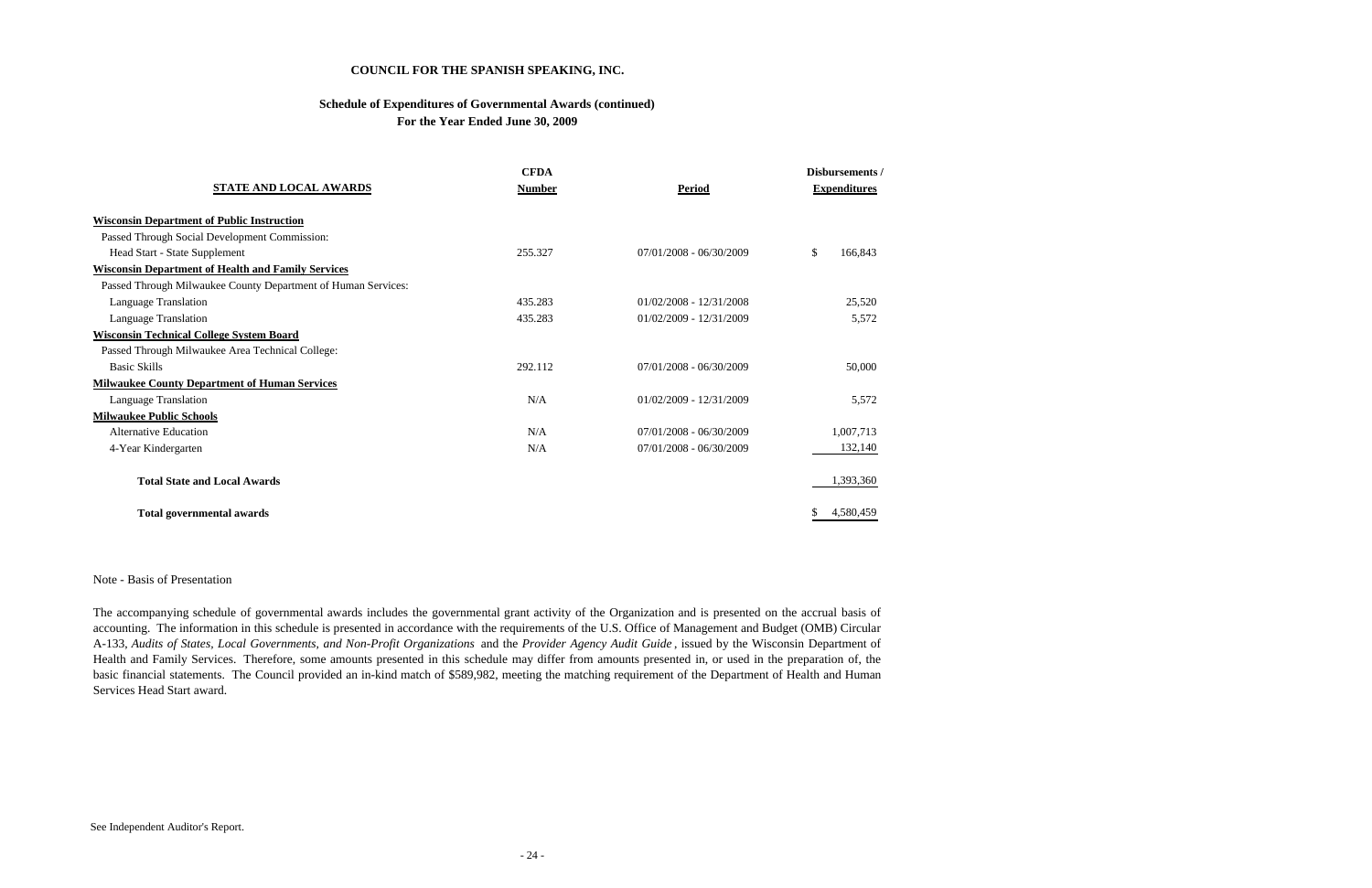### REPORT ON INTERNAL CONTROL OVER FINANCIAL REPORTING AND ON **COMPLIANCE AND OTHER MATTERS BASED ON AN AUDIT OF FINANCIAL** STATEMENTS PERFORMED IN ACCORDANCE WITH GOVERNMENT AUDITING STANDARDS AND THE PROVIDER AGENCY AUDIT GUIDE

To the Board of Directors Council for the Spanish Speaking, Inc. Milwaukee, Wisconsin

We have audited the financial statements of Council for the Spanish Speaking, Inc. (a nonprofit organization) as of and for the year ended June 30, 2009, and have issued our report thereon dated February 2, 2010. We conducted our audit in accordance with auditing standards generally accepted in the United States of America and the standards applicable to financial audits contained in Government Auditing Standards, issued by the Comptroller General of the United States and the Provider Agency Audit Guide, issued by the Wisconsin Department of Health and Family Services.

#### Internal Control Over Financial Reporting

In planning and performing our audit, we considered Council for the Spanish Speaking, Inc.'s internal control over financial reporting as a basis for designing our auditing procedures for the purpose of expressing our opinion on the financial statements, but not for the purpose of expressing an opinion on the effectiveness of the Council for the Spanish Speaking, Inc.'s internal control over financial reporting. Accordingly, we do not express an opinion on the effectiveness of the Organization's internal control over financial reporting.

Our consideration of internal control over financial reporting was for the limited purpose described in the preceding paragraph and would not necessarily identify all deficiencies in internal control that might be significant deficiencies or material weaknesses. However, as discussed below, we identified certain deficiencies in internal control over financial reporting that we consider to be material weaknesses and other deficiencies that we consider to be significant deficiencies.

A deficiency in internal control exists when the design or operation of a control does not allow management or employees, in the normal course of performing their assigned functions, to prevent or detect and correct misstatements on a timely basis. A material weakness is a deficiency, or combination of deficiencies, in internal control such that there is a reasonable possibility that a material misstatement of the organization's financial statements will not be prevented, or detected and corrected on a timely basis. We consider the deficiencies described in the accompanying schedule of findings and questioned costs to be material weaknesses: Findings 2 and 3.

A significant deficiency is a deficiency, or combination of deficiencies, in internal control that is less severe than a material weakness, yet important enough to merit attention by those charged with governance. We consider the deficiency described in the accompanying schedule of findings and questioned costs to be a significant deficiency: Finding 1.

#### **Compliance and Other Matters**

As part of obtaining reasonable assurance about whether the Council for the Spanish Speaking, Inc.'s financial statements are free of material misstatement, we performed tests of its compliance with certain provisions of laws, regulations, contracts, and grant agreements, noncompliance with which could have a direct and material effect on the determination of financial statement amounts. However, providing an opinion on compliance with those provisions was not an objective of our audit, and accordingly, we do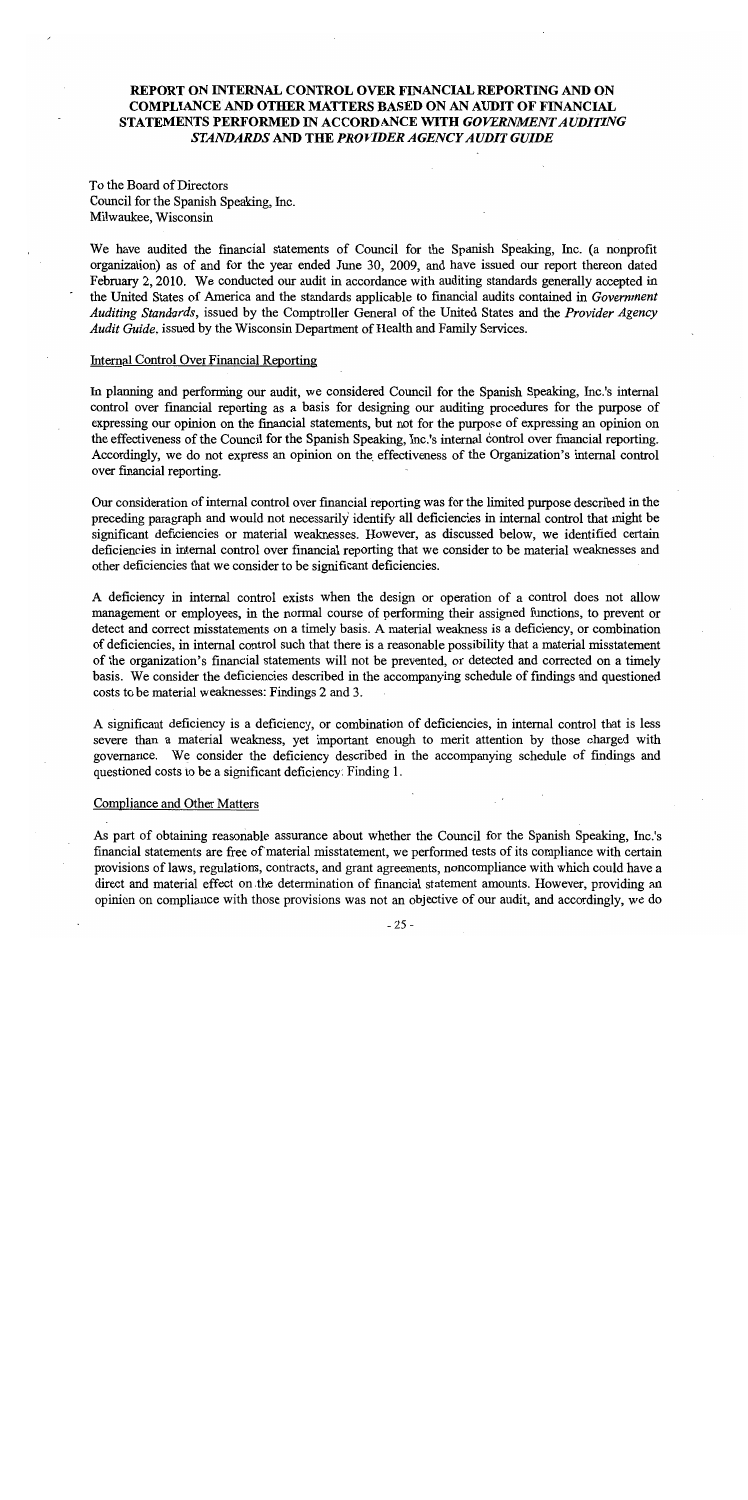not express such an opinion. The results of our tests disclosed no instances of noncompliance or other matters that are required to be reported under Government Auditing Standards.

We noted certain matters that we reported to management of Council for the Spanish Speaking, Inc. in a separate letter dated February 2, 2010.

Council for the Spanish Speaking, Inc.'s response to the findings identified in our audit is described in the accompanying schedule of findings and questioned costs. We did not audit Council for the Spanish Speaking, Inc.'s response and, accordingly, we express no opinion on it.

This report is intended solely for the information and use of management, audit committee, board of directors, others within the entity, HUD, other federal awarding agencies and pass-through entities and is not intended to be and should not be used by anyone other than these specified parties.

winter, Woman, Moter + Repp, S.C.

February 2, 2010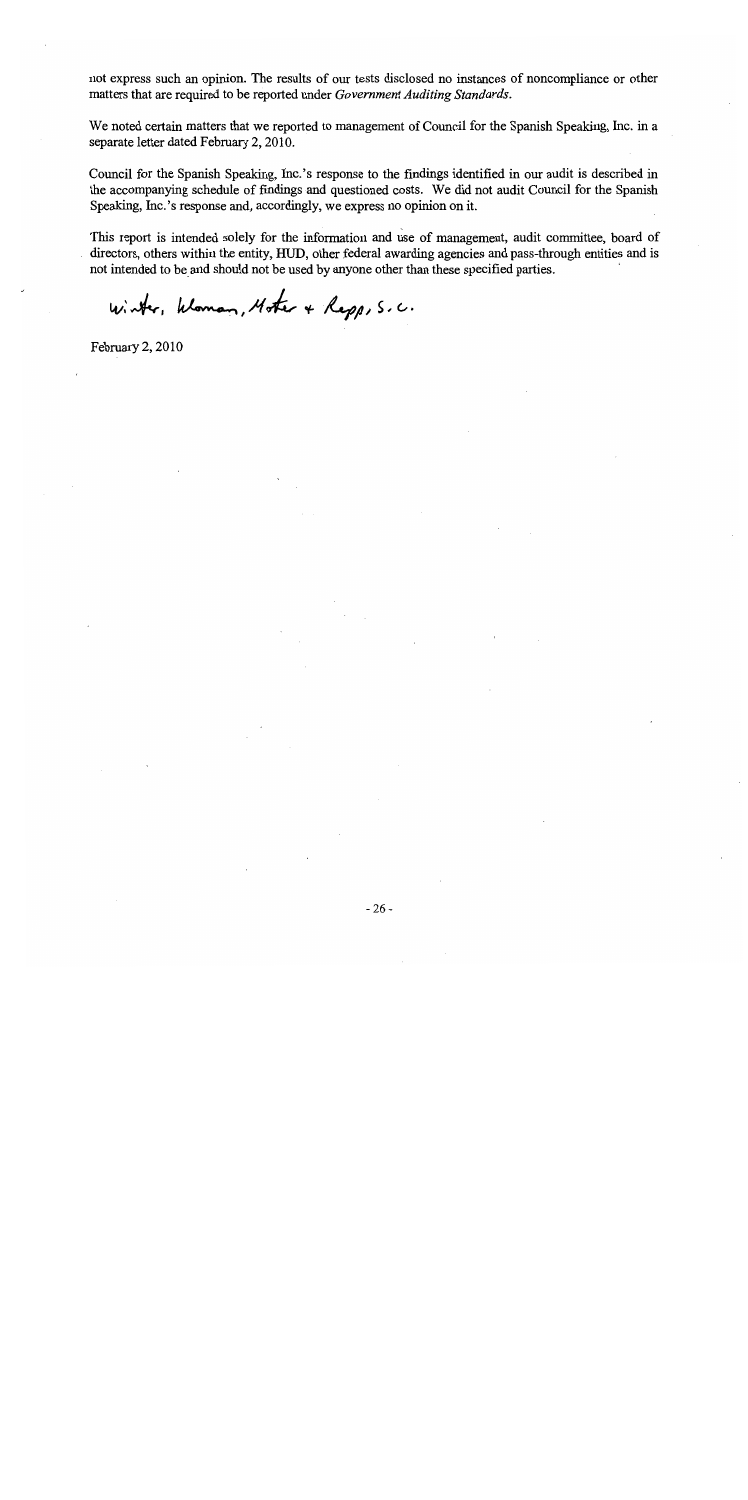#### REPORT ON COMPLIANCE WITH REOUIREMENTS APPLICABLE TO EACH MAJOR PROGRAM AND ON INTERNAL CONTROL OVER COMPLIANCE IN ACCORDANCE WITH OMB CIRCULAR A-133

To the Board of Directors Council for the Spanish Speaking, Inc. Milwaukee, Wisconsin

#### Compliance

We have audited the compliance of Council for the Spanish Speaking, Inc. (a nonprofit organization), with the types of compliance requirements described in the U.S. Office of Management and Budget (OMB) Circular A-133 Compliance Supplement that are applicable to its major federal program for the year ended June 30, 2009. Council for the Spanish Speaking, Inc.'s major federal program is identified in the summary of auditor's results section of the accompanying schedule of findings and questioned costs. Compliance with the requirements of laws, regulations, contracts, and grants applicable to its major federal program is the responsibility of Council for the Spanish Speaking, Inc.'s management. Our responsibility is to express an opinion on Council for the Spanish Speaking, Inc.'s compliance based on our audit.

We conducted our audit of compliance in accordance with auditing standards generally accepted in the United States of America; the standards applicable to financial audits contained in Government Auditing Standards, issued by the Comptroller General of the United States; and OMB Circular A-133, Audits of States, Local Governments, and Non-Profit Organizations. Those standards and OMB Circular A-133 require that we plan and perform the audit to obtain reasonable assurance about whether noncompliance with the types of compliance requirements referred to above that could have a direct and material effect on a major federal program occurred. An audit includes examining, on a test basis, evidence about Council for the Spanish Speaking Inc.'s compliance with those requirements and performing such other procedures that we considered necessary in the circumstances. We believe that our audit provides a reasonable basis for our opinion. Our audit does not provide a legal determination of Council for the Spanish Speaking, Inc.'s compliance with those requirements.

In our opinion, the Council for the Spanish Speaking, Inc. complied, in all material respects, with the requirements referred to above that are applicable to its major federal program for the year ended June 30, 2009.

#### **Internal Control Over Compliance**

The management of Council for the Spanish Speaking, Inc. is responsible for establishing and maintaining effective internal control over compliance with the requirements of laws, regulations, contracts, and grants applicable to federal programs. In planning and performing our audit, we considered Council for the Spanish Speaking, Inc.'s internal control over compliance with requirements that could have a direct and material effect on a major federal program in order to determine our auditing procedures for the purpose of expressing our opinion on compliance, but not for the purpose of expressing an opinion on the effectiveness of internal control over compliance. Accordingly, we do not express an opinion on the effectiveness of Council for the Spanish Speaking, Inc.'s internal control over compliance.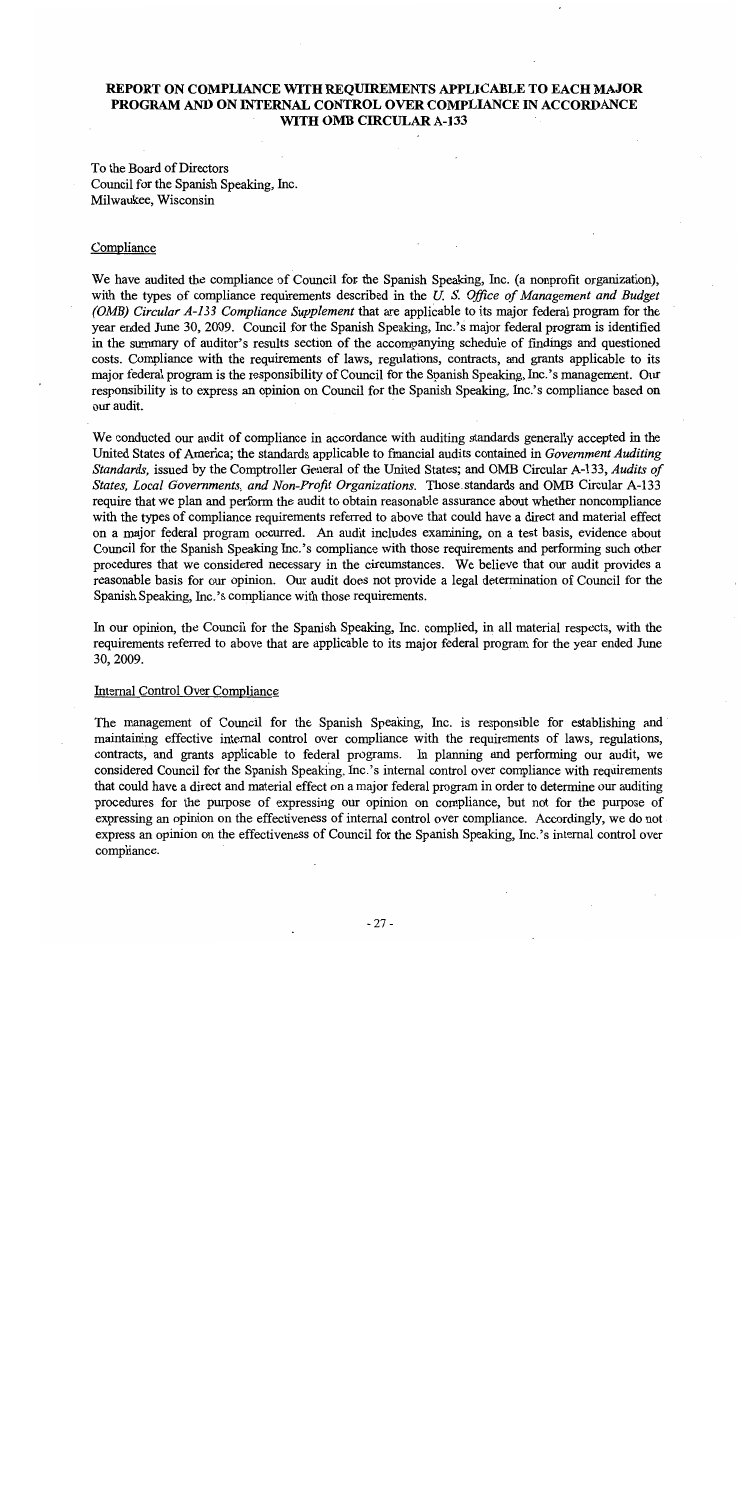A control deficiency in an organization's internal control over compliance exists when the design or operation of a control does not allow management or employees, in the normal course of performing their assigned functions, to prevent or detect noncompliance with a type of compliance requirement of a federal program on a timely basis. A significant deficiency is a control deficiency, or a combination of control deficiencies, that adversely affects the organization's ability to administer a federal program such that there is more than a remote likelihood that noncompliance with a type of compliance requirement of a federal program that is more than inconsequential will not be prevented or detected by the organization's internal control.

A material weakness is a significant deficiency, or a combination of significant deficiencies, that results in more than a remote likelihood that material noncompliance with a type of compliance requirement of a federal program will not be prevented or detected by the organization's internal control.

Our consideration of internal control over compliance was for the limited purpose described in the first paragraph of this section and would not necessarily identify all deficiencies in internal control that might be significant deficiencies or material weaknesses. We did not identify any deficiencies in internal control over compliance that we consider to be material weaknesses, as defined above.

This report is intended solely for the information and use of management, audit committee, board of directors, others within the entity, HUD, other federal awarding agencies and pass-through entities and is not intended to be and should not be used by anyone other than these specified parties.

Winter, Woman, Motor + Repp, S. C.

February 2, 2010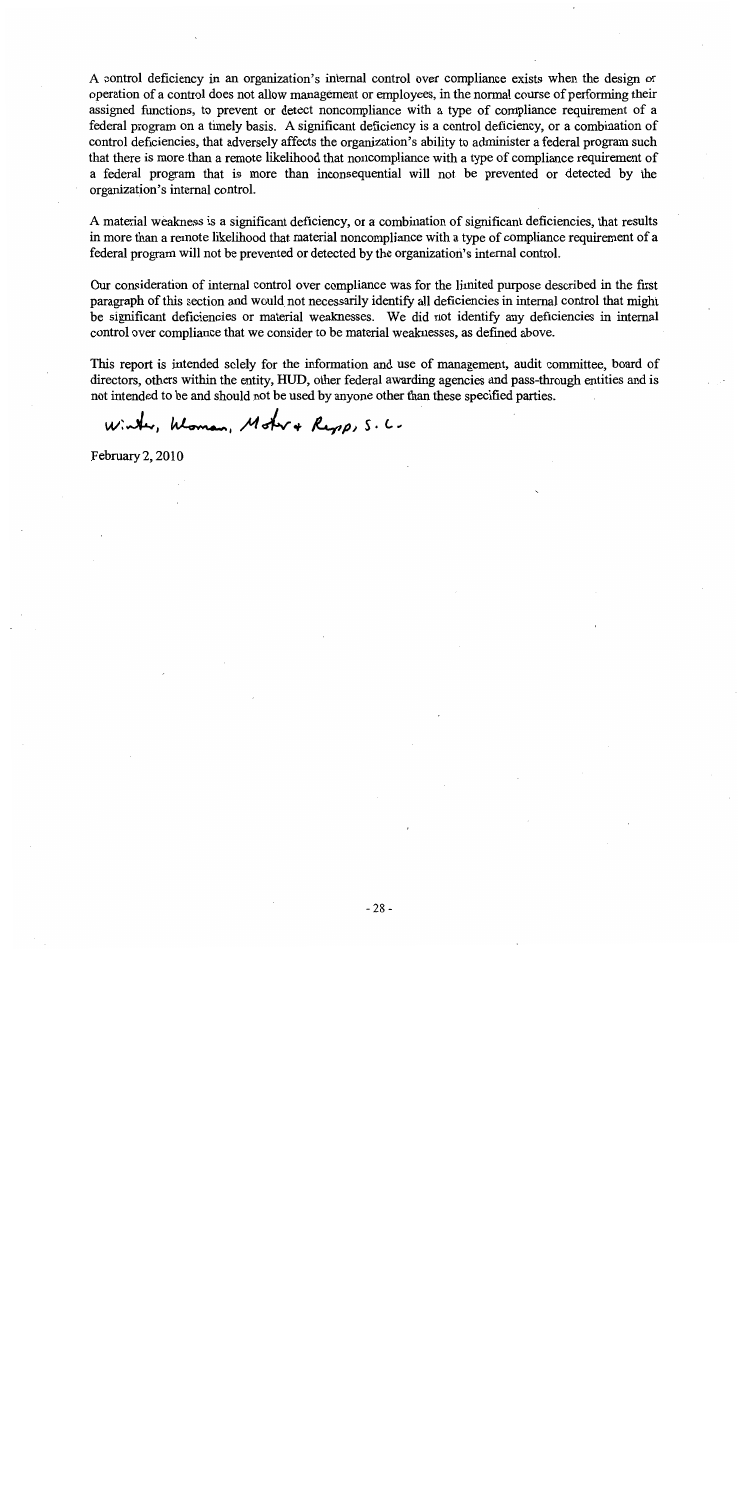### SCHEDULE OF FINDINGS AND QUESTIONED COSTS For the Year Ended June 30, 2009

#### **Summary of Auditor's Results** A.

|    | <b>Financial Statements</b>                                                 |             |
|----|-----------------------------------------------------------------------------|-------------|
| 1. | Type of auditor's report issued?                                            | Unqualified |
| 2. | Internal control over financial reporting:                                  |             |
|    | Material weakness(es) identified:<br>a.                                     | Yes         |
|    | Significant deficiency (ies) identified not considered to be material<br>b. |             |
|    | weaknesses?                                                                 | <b>Yes</b>  |
| 3. | Noncompliance material to the financial statements noted?                   | No          |
|    | <b>Federal Awards</b>                                                       |             |
| 4. | Internal control over major program:                                        |             |
|    | Material weakness(es) identified:<br>a.                                     | No          |
|    | Significant deficiency (ies) identified not considered to be material<br>b. |             |
|    | weaknesses?                                                                 | No          |
| 5. | Type of auditor's report issued on compliance for major programs?           | Unqualified |
| 6. | Any audit findings disclosed that are required to be reported in accordance |             |
|    | With section $510(a)$ of Circular A-133                                     | No          |
| 7. | Identification of major programs:                                           |             |
|    | <b>Head Start</b><br>a.                                                     | 93.600      |
| 8. | Dollar threshold used to distinguish between type A and type B programs?    | \$300,000   |
| 9. | Auditee qualified as low-risk auditiee?                                     | Yes         |

#### **Financial Statement Findings B.**

### **Significant deficiency:**

Finding 1. Segregation of Duties

| Condition:              | Several accounting functions regarding cash receipts and disbursements and<br>the related record keeping which should be segregated are being performed<br>by one or two individuals.             |
|-------------------------|---------------------------------------------------------------------------------------------------------------------------------------------------------------------------------------------------|
| Criteria:               | Accounting functions should be segregated.                                                                                                                                                        |
| Effect:                 | A lack of proper segregation of duties could affect the Organization's ability                                                                                                                    |
|                         | to record, process, summarize or properly report financial data.                                                                                                                                  |
| Recommendation:         | Considering the size of the Organization, we believe that a proper<br>segregation of accounting duties would be impractical and the cost of such a<br>control would exceed the benefits realized. |
| <b>Auditee Comment:</b> | The Organization concurs with the finding and recommendation.                                                                                                                                     |

#### **Material weakness:**

Finding 2. Bookkeeping

Condition: Cash receipts and disbursements were found to be incorrectly charged as to account, amount, and period throughout the year. In addition, there were several months where no bank reconciliation was prepared.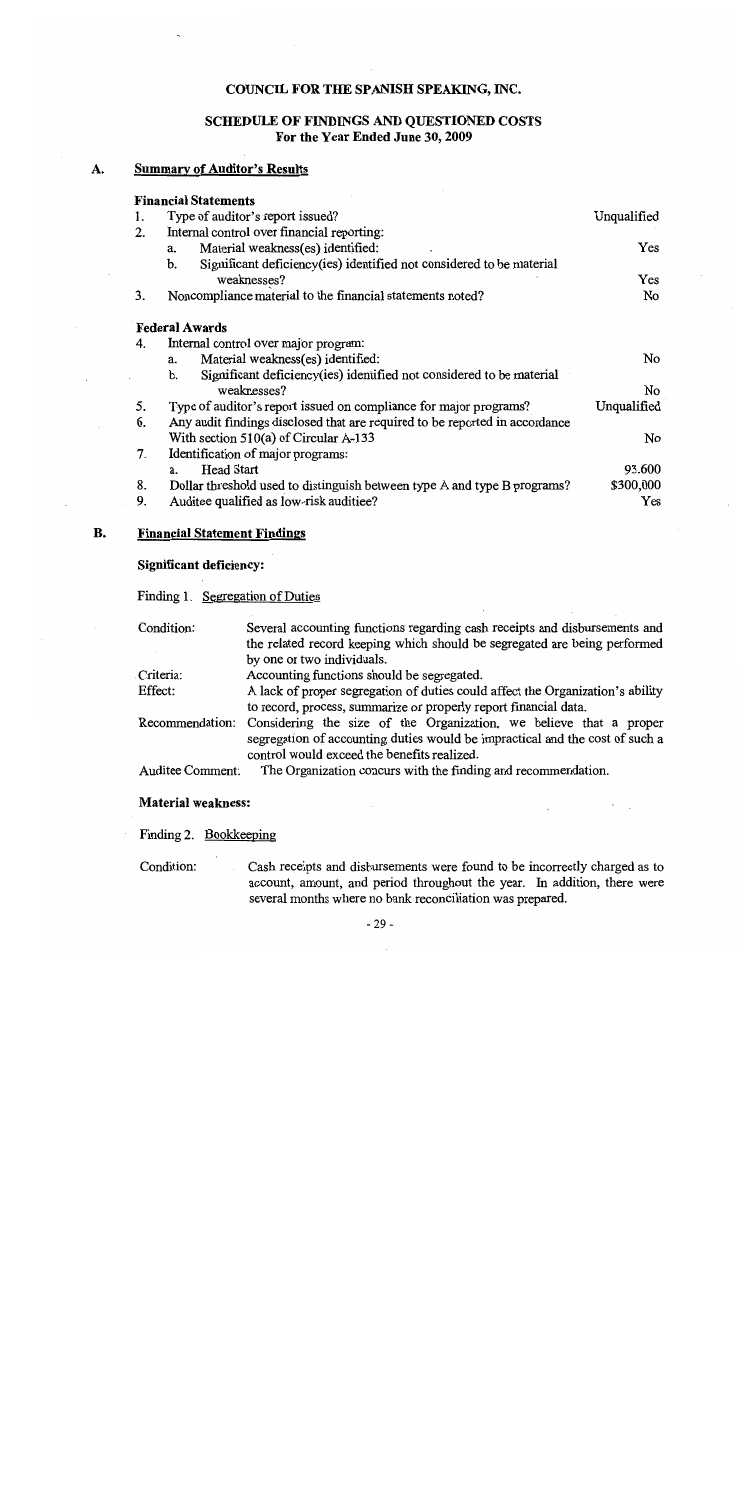#### SCHEDULE OF FINDINGS AND QUESTIONED COSTS (CONTINUED) For the Year Ended June 30, 2009

| Criteria:               | The books shall at all times be maintained in reasonable condition for proper          |
|-------------------------|----------------------------------------------------------------------------------------|
|                         | audit and subject to examination and inspection at any reasonable time and             |
|                         | bank reconciliations should be prepared on a monthly basis.                            |
| Effect:                 | Inadequate procedures in place to ensure that the general ledger is up-to-             |
|                         | date, complete, accurate and timely reviewed could affect the Organization's           |
|                         | ability to properly report financial data.                                             |
|                         | Recommendation: Accounting records should at all times be maintained in a complete and |
|                         | accurate manner and bank reconciliation should be prepared monthly.                    |
| <b>Auditee Comment:</b> | The Organization concurs with the finding and recommendation.                          |
|                         |                                                                                        |

Finding 3. Material Adjusting Entries

| Condition:       | Material adjusting journal entries were discovered during the audit.                   |
|------------------|----------------------------------------------------------------------------------------|
| Criteria:        | The books and records shall be adjusted and reconciled to subsidiary ledgers           |
|                  | on a regular basis, especially at year end.                                            |
| Effect:          | Inadequate procedures in place to ensure that the general ledger is up-to-date         |
|                  | could affect the Organization's ability to properly report financial data.             |
|                  | Recommendation: Accounting records should at all times be maintained in a complete and |
|                  | accurate manner.                                                                       |
| Auditee Comment: | The Organization concurs with the finding and recommendation.                          |

No other items were noted that are required to be disclosed as findings or questioned costs.

#### **B. Other Issues**

| Does the auditor have substantial doubt as the auditee's ability to continue |     |
|------------------------------------------------------------------------------|-----|
| as a going concern?                                                          | No  |
| Does the audit report show audit issues (i.e., material noncompliance, non-  |     |
| material noncompliance, questioned costs, material weakness, significant     |     |
| deficiency, management letter comment, excess revenue or excess reserve)     |     |
| related to grants/contracts with funding agencies that require audits to be  |     |
| in accordance with the Provider Agency Audit Guide:                          |     |
| Department of Health and Family Services                                     | Yes |

Department of Health and Family Services

- Was a management letter or other document conveying audit comments  $3.$ issued as a result of this audit?
- 4. Name and signature of partner

Mad Mark B. Potts, CPA February 2, 2010

Yes

5. Date of report

 $-30-$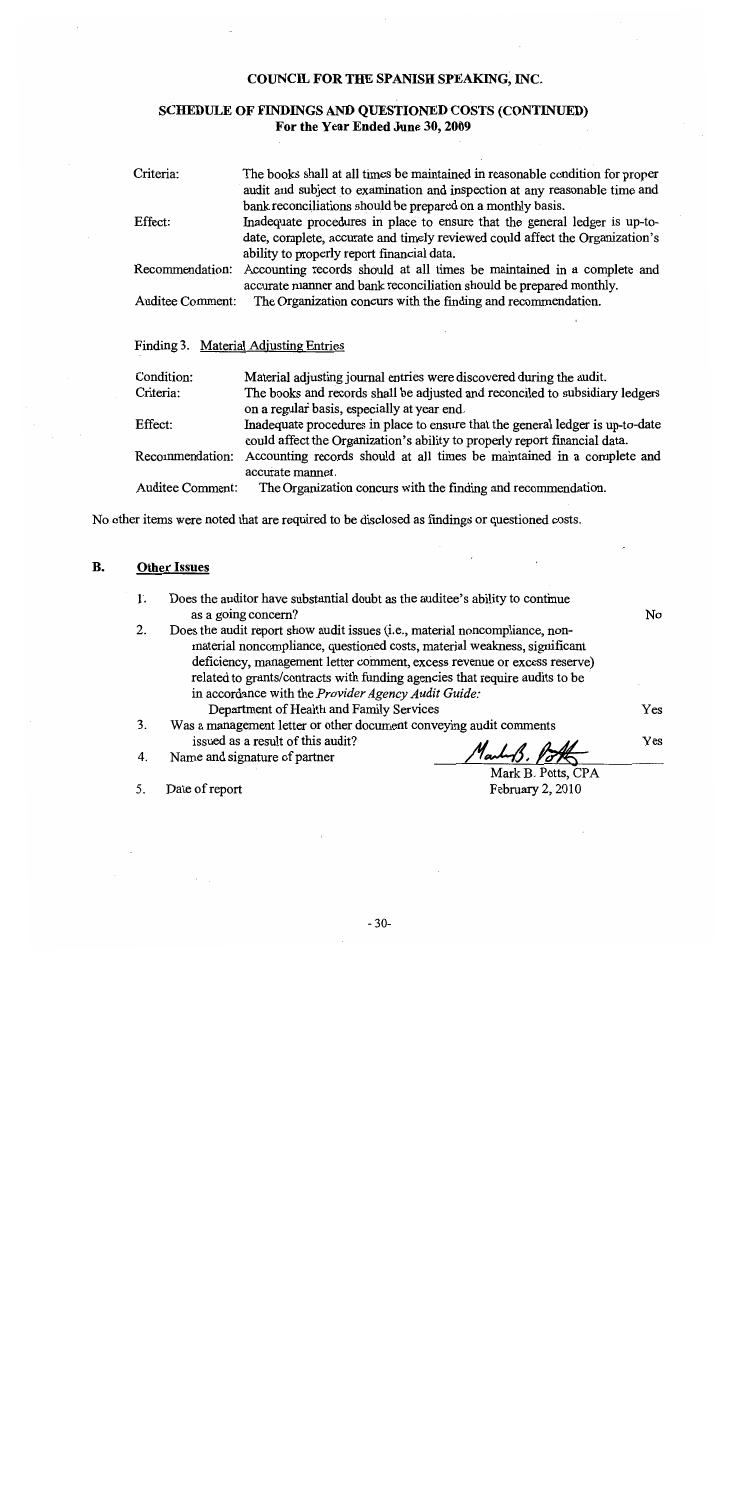#### **COUNCIL FOR THE SPANISH SPEAKING, INC. 614 West National Avenue Milwaukee, WI 53204**

#### **CORRECTIVE ACTION PLAN**

Winter, Kloman, Moter & Repp, S.C. June 30, 2009

#### **Section I – Internal Control**

#### **Finding 1:**

A. Comments on Findings and Recommendations

The Organization agrees with the auditor's finding.

B. Actions Taken or Planned

 The Organization agrees with the auditor's comment that implementing a proper segregation of duties in a small entity of this size would be impractical and cost ineffective. When only one or two employees are involved, daily work requirements, vacations and other factors make complete segregation impossible. Expanding the accounting staff would result in a cost far in excess of benefits to be realized. However, in response to the other findings, an outside bookkeeping firm has been hired to assist in the accounting functions, allowing for better segregation of duties.

#### **Finding 2:**

A. Comments on Findings and Recommendations

 The Organization agrees with the auditor's finding, but would add that the loss of a key accounting person caused temporary transitional problems, which led to the finding.

B. Actions Taken or Planned

 An outside bookkeeping firm has been hired and sound policies and procedures are being followed to ensure that the books are being maintained in a complete and accurate manner, including the preparation of monthly bank reconciliations.

#### **Finding 3:**

A. Comments on Findings and Recommendations

 The Organization agrees with the auditor's finding, but would add that the loss of a key accounting person caused temporary transitional problems, which led to the finding.

B. Actions Taken or Planned

 An outside bookkeeping firm has been hired and sound policies and procedures are being followed to ensure that the books are being adjusted and reconciled to subsidiary ledgers on a regular basis. This is expected to eliminate material adjusting journal entries in the future.